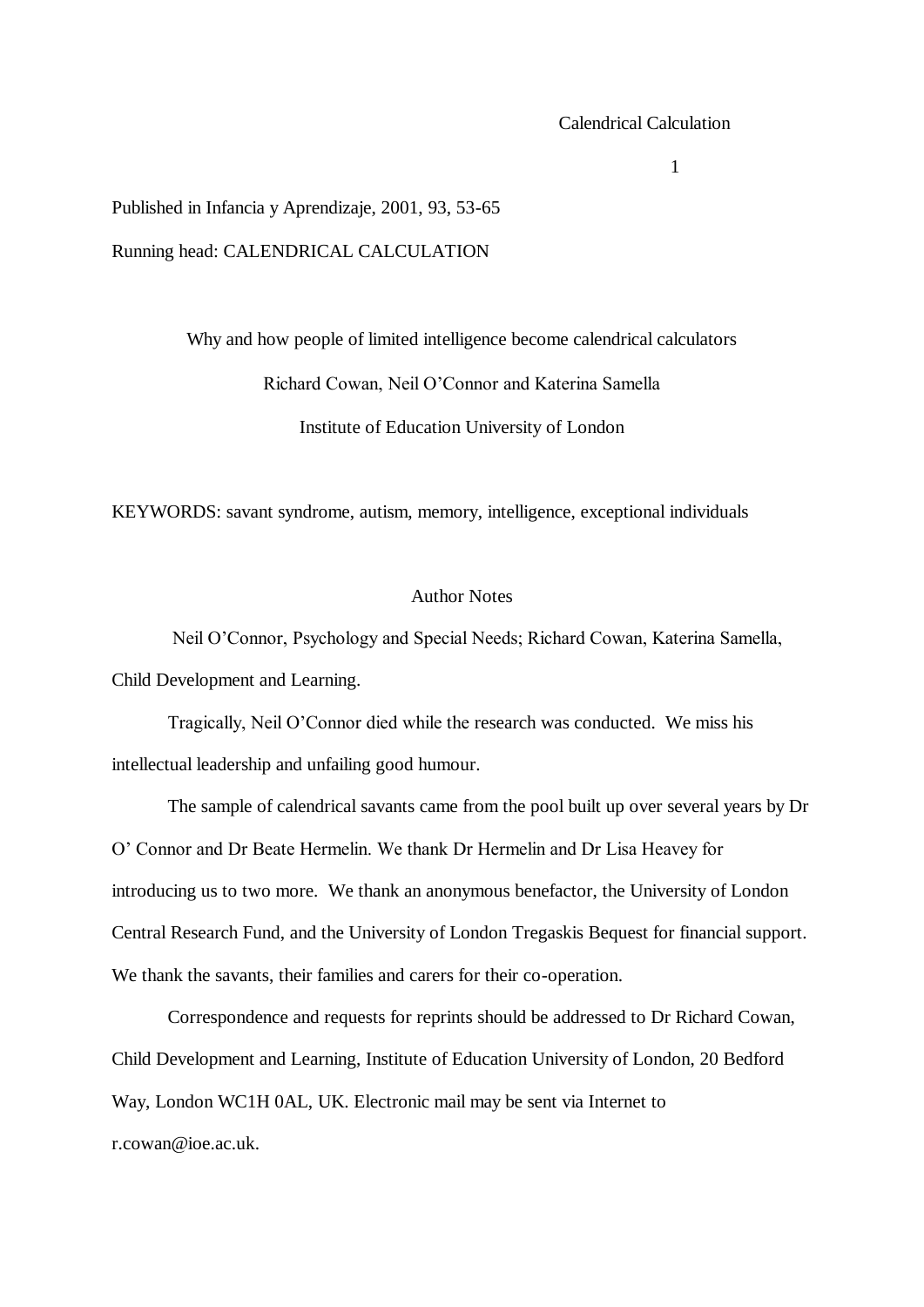### Abstract

Calendrical calculation is the rare talent of naming the days of the week for dates in the past and future. Calendrical savants are people with low measured intelligence who have this talent. This paper reviews evidence and speculation about why people become calendrical savants and how they answer date questions. Most savants are known to have intensively studied the calendar and show superior memory for calendrical information. As a result they may answer date questions either from recalling calendars or by using strategies that exploit calendrical regularities. While people of average or superior intelligence may become calendrical calculators through internalising formulae, the arithmetical demands of the formulae make them unlikely as bases for the talents of calendrical savants. We attempt to identify the methods used by a sample of 10 savants. None rely on an internalised formula. Some use strategies based on calendrical regularities probably in conjunction with memory for a range of years. For the rest a decision between use of regularities and recall of calendars cannot be made.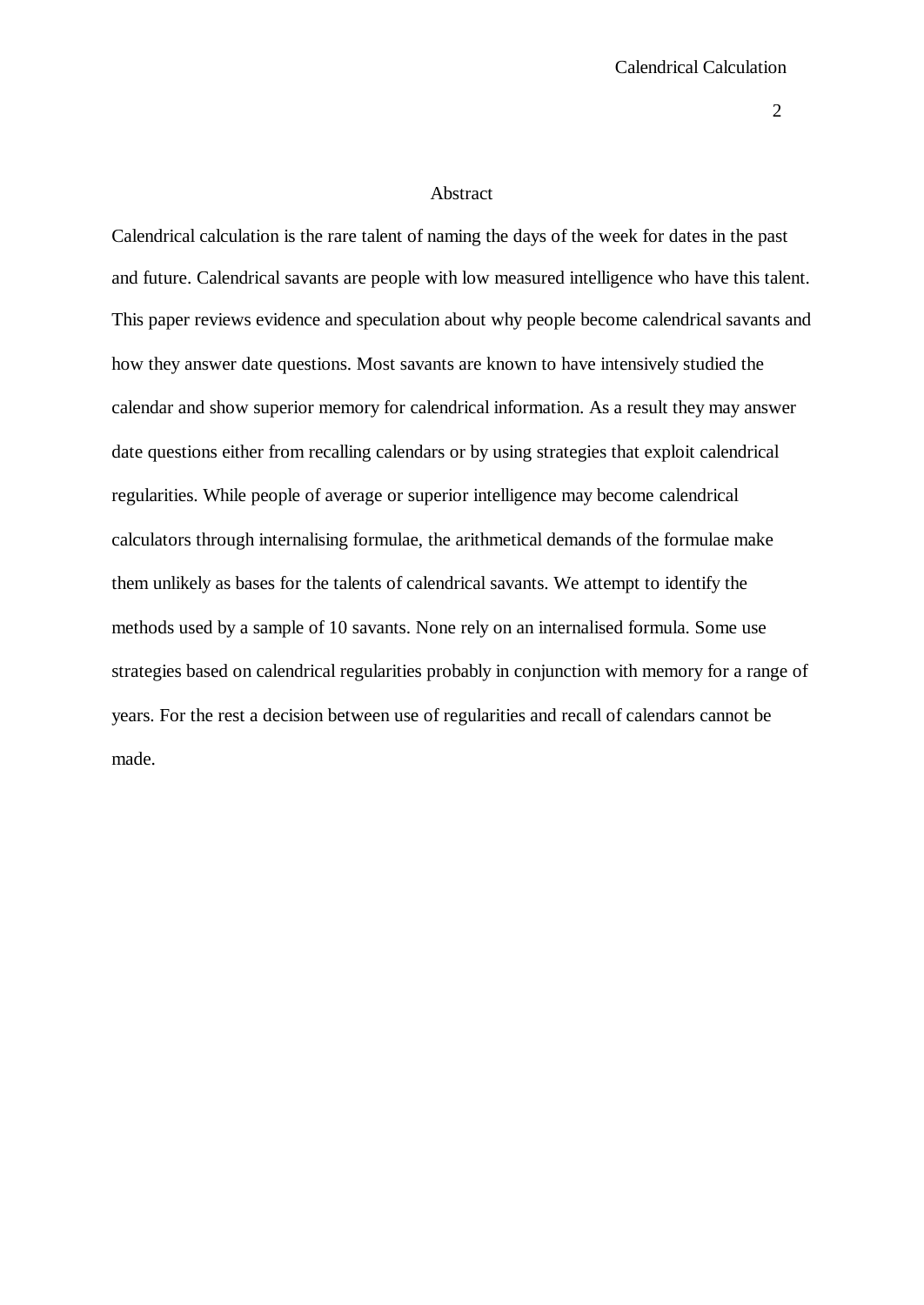Why and how people of limited intelligence become calendrical calculators

Calendrical calculators are people who can tell you the days of the week for dates in the past, and sometimes the future. Some of them can also nominate years with particular calendrical features, such as having five Wednesdays in July. They perform these feats without using external aids such as reference books or calendars and do not need to write down intermediate steps. While these are remarkable achievements in themselves, what has particularly intrigued psychologists is the discovery of such talents in people with restricted intellectual ability. Calendrical calculation has been placed alongside exceptional talents in drawing, music, memory, and language learning as an example of savant syndrome (Nettelbeck, 1999; Treffert, 1989). Several case studies of calendrical savants have appeared since Langdon Down's original description of a 38 year old man with a phenomenal memory for numbers who could answer questions for dates in a period of five years (Tredgold  $\&$ Soddy, 1956). Most calendrical savants would appear to have developed their talents while children without instruction by others. In this paper we shall review the explanations of why people acquire this talent and how they answer date questions. We shall then use characteristics of our sample of savants to attempt to identify their methods.

Why do people become calendrical calculators?

Why anybody should want to learn to calculate dates is at first sight puzzling. Such a skill has no obvious purpose or value. In contrast to art or music, where exceptional skill is highly regarded in Western culture, prodigious skill in date calculation holds limited appeal. One of us knew a university professor who could calculate dates but was rather ashamed of his talent and we have been told of another high-functioning autistic calculator who gave up doing it because he thought it was childish. A party trick it may be, yet it is one that succeeds in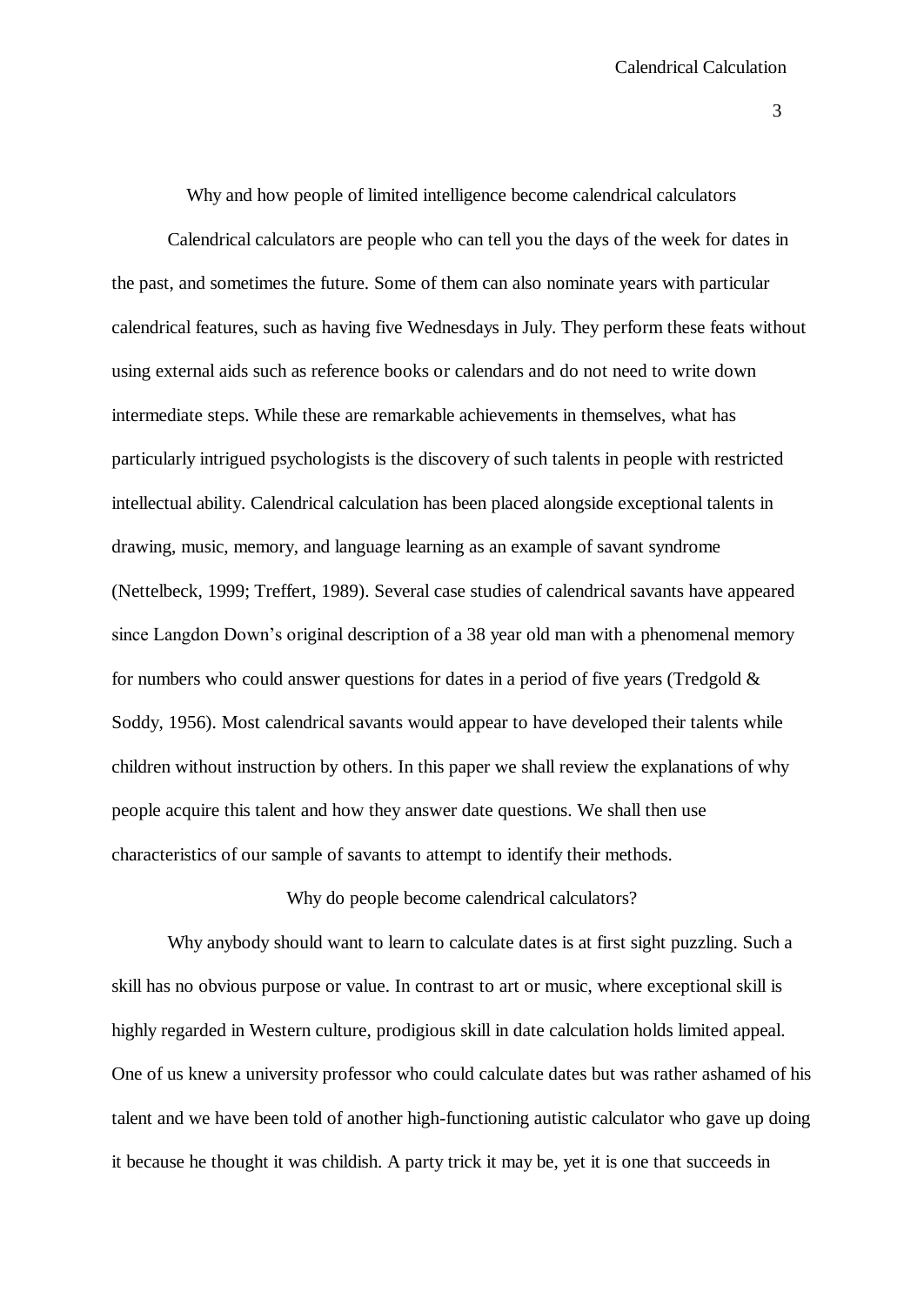impressing other people and providing the calculator with plenty of social reinforcement: Gould (1997) describes the attention and approval his son receives through being able to tell people what day of the week they were born on. While praise and approval may encourage calculators to develop their talent further, it still does not explain why they would begin to develop it. Calendrical calculation is an uncommon skill, so children who become calculators are unlikely to have met anyone who could do it, or seen that such a skill attracts attention. Intriguingly, one of the more adept calculators in our sample assumes that other people share his skill in date calculation and memory for birthdays.

If the initial motivation to become a calendrical calculator is not social, then it might be intrinsic to the object of study or the person. In speculating what might lead someone to become a calendrical calculator, one may consider what may attract them to study the calendar. Although the calendar is a fascinating product of human science and religion, no previous report describes a calendrical calculator as being interested in the history of the calendar. Indeed questioning our sample of 10 calculators revealed only one who knew about the origins of the calendar. Nor do they show interest in astronomy. This would be relevant as astronomers sometimes use Julian day numbers (the number of days since noon at Greenwich on January  $1<sup>st</sup>$  4713 B.C.) for observations and finding the day of the week from a given Julian date is straightforward (Duffett-Smith, 1981).

Neither of the above seem to explain why calendars fascinate children who become calendrical calculators. Perhaps calendars attract these children because of the social significance of birthdays, holidays and religious festivals. Perusal of calendars could lead them to discover the variable relation between dates and days of the week in different years, and the calendrical patterns between months in the same year and across years. Learning these patterns might lead either to a method of date calculation, as detailed in the next section, or efficient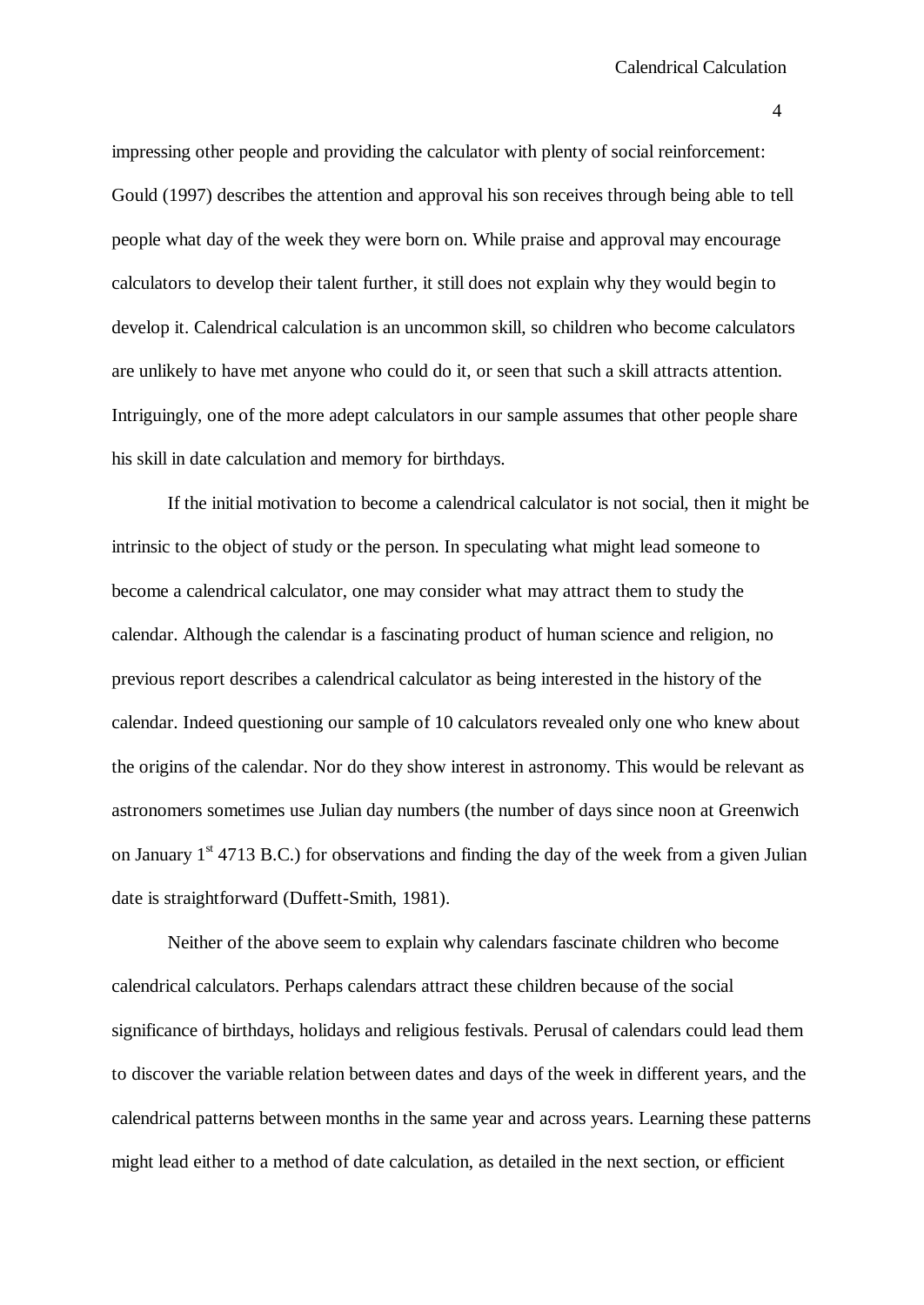memorising of calendars.

According to this account, anyone may become a calendrical calculator from studying the calendar. Apart from a congenitally blind girl (Rubin & Monaghan, 1965), calendrical calculators are known to have studied calendars and some are reported to have access to perpetual calendars (Horwitz, Kestenbaum, Person, & Jarvik, 1965; Young & Nettelbeck, 1994). However, many children are interested in knowing when their birthdays and Christmas will be, but few become calendrical calculators. This has led to speculation about whether calendrical calculators have some unusual personal characteristics that explain why they, but not others, develop the talent. Calendrical calculation is, like other savant skills, more common in the autistic population than in the general population of people with intellectual disabilities: about 1 in 10 autistic people have a savant skill (Rimland, 1978) while the estimate for people with intellectual disabilities is 1 in 2000 (Hill, 1977). Possibly, some features characteristic of autism may facilitate development of savant skills. Both routines and obsessive preoccupations have long been considered cardinal symptoms of autism (Frith, 1989) and both may contribute to developing calendrical calculation skill. If someone has particular routines for different days of the week, this makes day-date correspondences particularly salient. If they are obsessively preoccupied with the calendar, they will spend a much longer time studying it than others. Consistent with this, both autistic and nonautistic savants showed more obsessional and repetitive behaviour than controls matched for IQ and diagnosis (O'Connor & Hermelin, 1991).

Another hypothesis linking savant skills and autism is that the development of savant skills may be aided by weak central coherence, a cognitive processing style characteristic of autistic people (Frith, 1989). Weak central coherence refers to a piecemeal processing style that focuses on local features at the expense of global features, perceptual forms or meaning.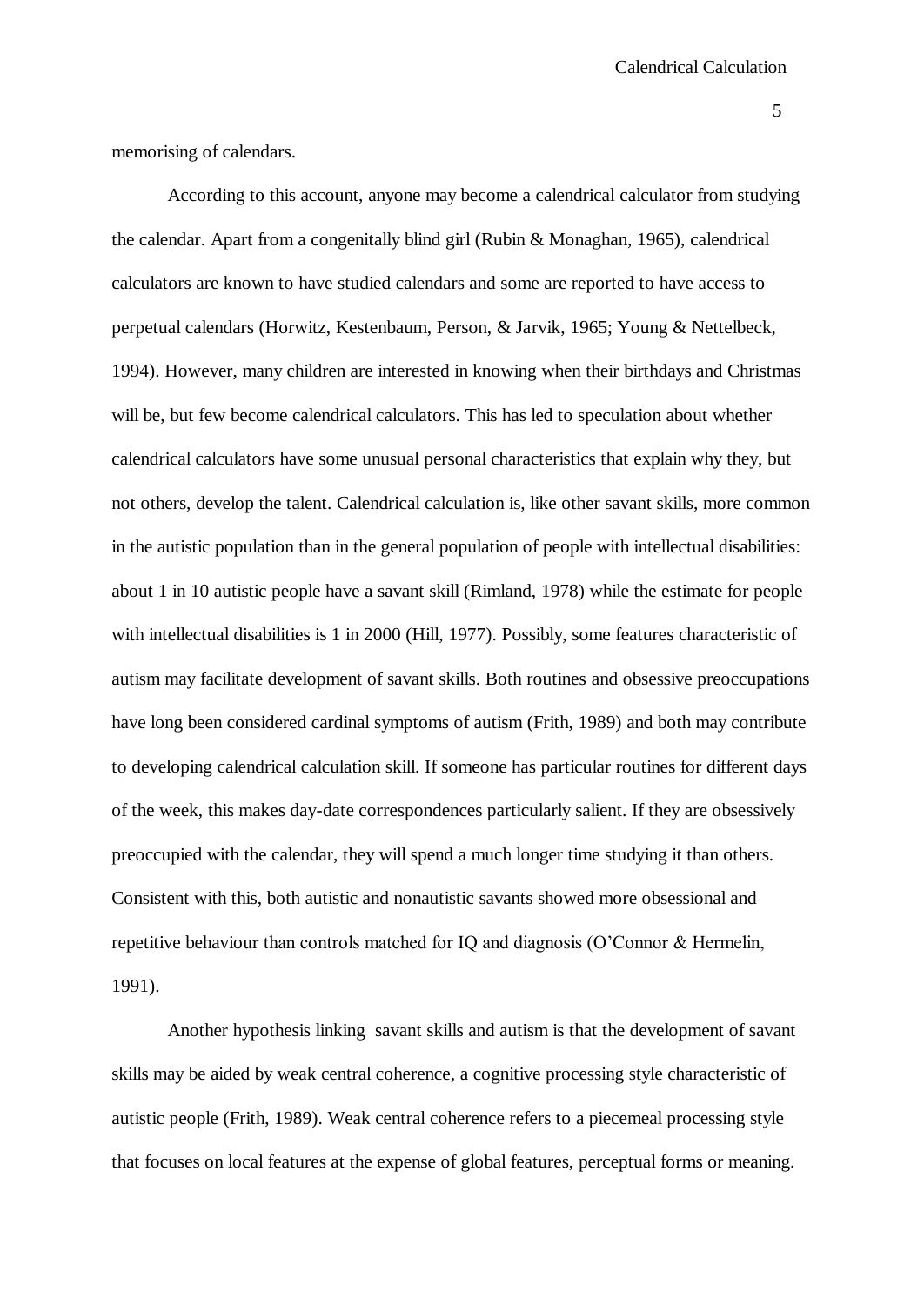Weak central coherence is proposed to explain the characteristically uneven profiles of autistic people on Wechsler Intelligence Scales, with a peak on the Block Design subscale of the performance tasks and a trough on the Comprehension subscale (Happé, 1994). Block Design requires the analysis of graphic designs with a strong gestalt into components corresponding to blocks and the use of these blocks to reconstruct the design. Successful analysis depends on the ability to resist the 'pull' of the overall design. Another task where weak central coherence is an advantage is the Children's Embedded Figures Test (Witkin, Oltman, Raskin, & Karp, 1971), which requires identification of geometric forms in pictures of familiar objects. Weak central coherence enables concentration on the graphic components without distraction by the subject of the picture, for example detecting a triangle uninfluenced by recognizing that the drawing denotes a pram. Shah and Frith (1983) showed that a group of autistic children were more successful on this task than groups of normal children matched for mental age and of mildly mentally retarded children matched for mental and chronological age.

Pring, Hermelin, and Heavey (1995) have argued that weak central coherence may be advantageous for the development of savant skills. Being able to analyse a visual scene into constituent lines and shapes without meaning may clearly be helpful for a graphic artist. Pring et al. (1995) found autistic savant artists and artistically talented normal children were much faster on a block design task than controls matched for mental age and diagnosis. In discussing other savant skills, they suggested that weak central coherence might favour absolute pitch, which is common in musical savants (Miller, 1989) and might plausibly aid their reproduction of music. Heavey (1997) has also proposed that weak central coherence may help the development of skill in calendrical calculation. Weak central coherence may favour the learning of individual day-date combinations that, in her view, is the first step in developing date calculation skill. A study of our sample of 10 calendrical savants, which includes 8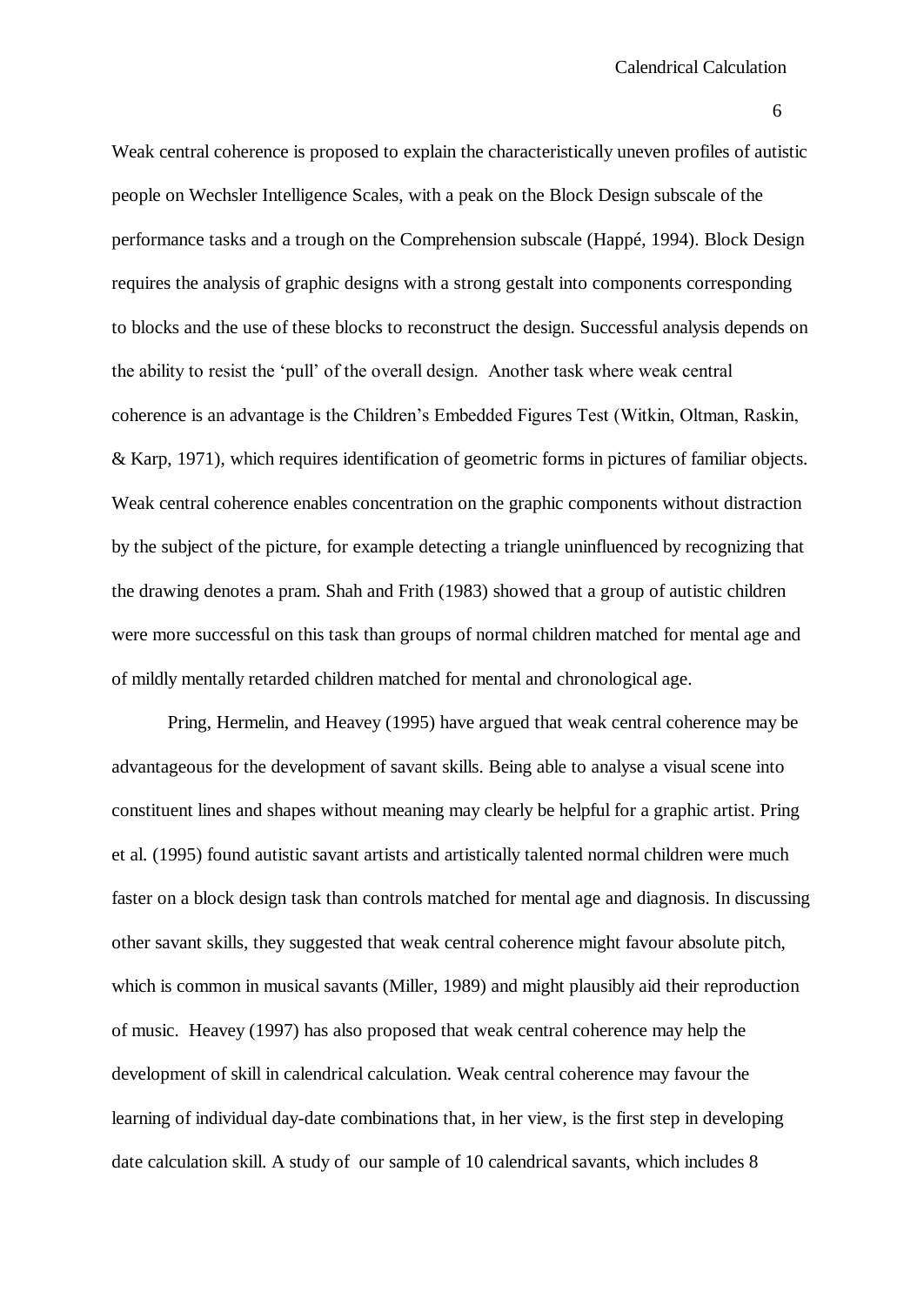people with autism, failed to support this: none showed unusually high levels of performance on Block Design and variation in Block Design success did not markedly predict skill in calendrical calculation (O'Connor, Cowan, & Samella, in press).

O'Connor and Hermelin (1991) suggested a tendency to preoccupation in people of limited cognitive ability may be necessary for high-level performance, but it could not be sufficient. Otherwise savant skills should be more common. Some extra ingredient is required. Exceptional memory has been suggested, both short and long term. Spitz and LaFontaine (1973) proposed savants were different from others with similar general intelligence because they had higher working memories. They found savants had higher digit spans than a control group matched for IQ . However, subsequent tests found inconsistencies and little evidence of general memory superiority (LaFontaine, cited in Hill, 1978). Also, Heavey (1997) found no difference in digit spans between a group of calendrical calculators and a group of controls matched for verbal IQ, chronological age, and diagnosis. While the groups did not differ in either short- or long-term recall of material unrelated to the calendar, her sample of calendrical calculators did exhibit a highly efficient, talent-specific memory ability. In comparison with controls, they recalled more calendar-related items.

Greater arithmetical ability than might be expected from their general intellectual ability might explain how people with limited intelligence could calculate dates. Several formulae for date-calculation exist that derive from the procedure described by Lewis Carroll (1887) and simplified by Spitz (1994). Hill (1978) published a procedure that is accurate only for the modern calendar, introduced by Pope Gregory and adopted by Spain, Italy, Portugal and France in 1582, and by Great Britain and the United States in 1752. Table 1 shows Hill's (1978) procedure. To carry this out involves mental arithmetic of the following sorts:

division of 2 digit numbers by 4 into integers plus remainders,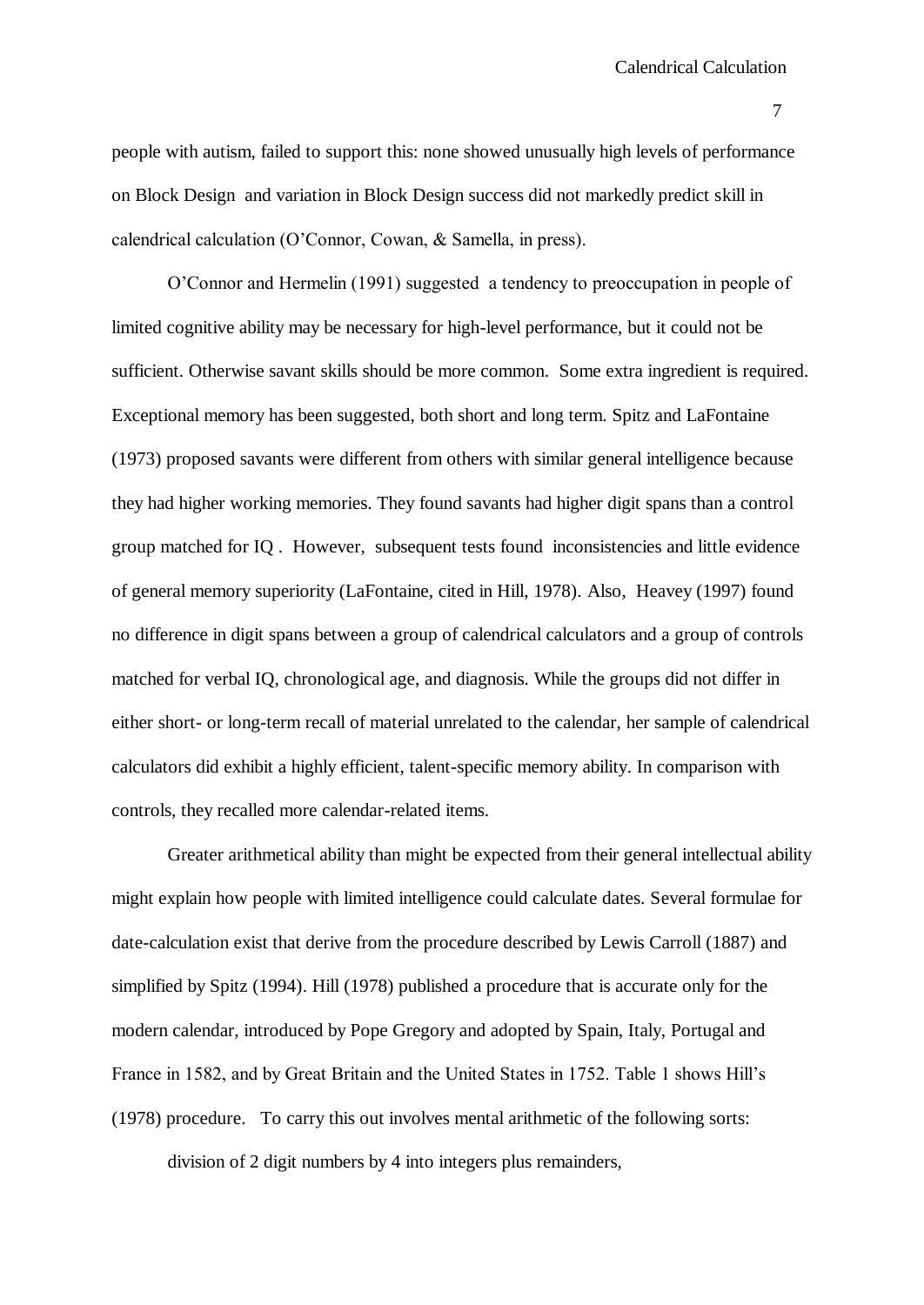addition of several 1 and 2 digit numbers,

division of 1 and 2 digit numbers by 7 into integers plus remainders. This method can be extended to other centuries by the addition of century numbers to the result of Step 5. For dates in the nineteenth century, the correction factor is 2; for the twentyfirst century, it is 6. Thus 22nd June 1857 fell on a Monday and the 22nd June 2057 will fall on a Friday. The procedure does not demand much arithmetical ability. It simply requires competence in the integer arithmetic that most children learn to do in primary school. Indeed, puzzle books for children sometimes include it.

While some case reports indicate that even this arithmetic competence is beyond the calculators, these may have underestimated their abilities. Both Hill (1975) and Roberts (1945) claimed the calculators they studied could not do arithmetic involving numbers with more than one digit. Similarly, an early report of the mentally retarded identical twins, George and Charles, claimed that they too were unable to add, subtract, multiply or divide single digit numbers (Horwitz, Kestenbaum, Person, & Jarvik, 1969). However, a subsequent report revised this view of George, the more talented twin who could answer dates from years between 100 and 40400 (Horwitz, Deming, & Winter, 1969). Later, Sacks (1985) discovered that the twins would exchange six-figure prime numbers with each other, and once Sacks entered into their game progressed to ten-digit primes and beyond. To verify prime numbers would seem to require competence in division. The case of Kit provides another indication of how easy it is to underestimate calendrical calculators' arithmetical abilities (Ho, Tsang, & Ho, 1991). While he performed poorly on the Arithmetic subtest of the WAIS, he was much better on the problems in the Stanford Diagnostic Mathematical Test. These included sums involving all four arithmetical operations. The authors suggested that differences in test items explained the discrepancy in results. The questions in the intelligence test were set in the context of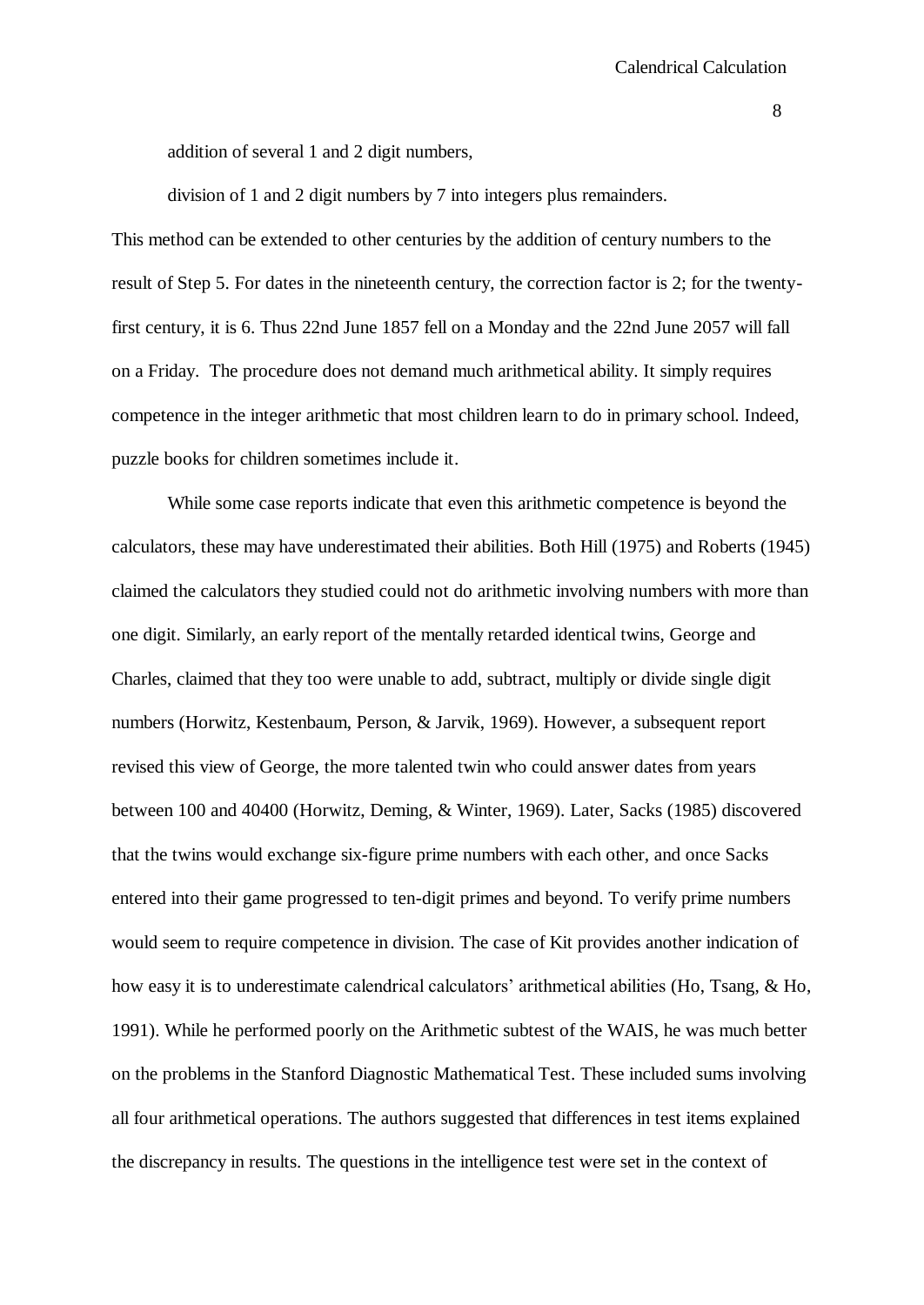social or real life situations. The Stanford test simply required manipulations of numbers. Dave provides another example of how arithmetical ability may be missed because it is constrained in some unusual way (Howe & Smith, 1988). While he failed subtraction problems such as 'What is 1,981 minus 1,963?', he could, however, solve even harder problems when they were set in a calendrical context, such as 'If I was born in 1841, how old would I be in 2302?'.

Our investigation of the arithmetical abilities of 10 calendrical calculators illustrates the difficulties of generalising about arithmetical ability (Cowan, O'Connor, & Samella, 1998). From their WAIS scores, none appeared exceptional, and only one had an arithmetic subscale score that was markedly superior to his general intelligence. However, four performed at or near ceiling level on the Graded Difficulty in Arithmetic test (Jackson & Warrington, 1986) which assesses mental addition and subtraction using problems without stories. All 10 showed they could add and subtract two digit numbers but for some this competence only appeared in conversations with problems set in calendrical contexts. Only 5 showed any ability to do division.

In summary, calendrical savants are often obsessively preoccupied with calendars, dates, and routines. They show specific enhanced memory ability for calendrical material, and may be unusually adept at mental arithmetic. Whether these characteristics precede or follow the development of their ability is uncertain. The evidence is correlational. For example the common claim that calendrical calculators are good at remembering birthdays (Howe, 1989) may be a consequence of their date calculation skill: birthdays are what many may ask them to work out. Or it may reflect the fascination with dates that led them to study calendars and develop the skill. A problem for empirical study of what makes someone become a calendrical calculator is that existing studies overwhelmingly concern people who have already developed the skill, often several years in the past. If the talent were more common, then prospective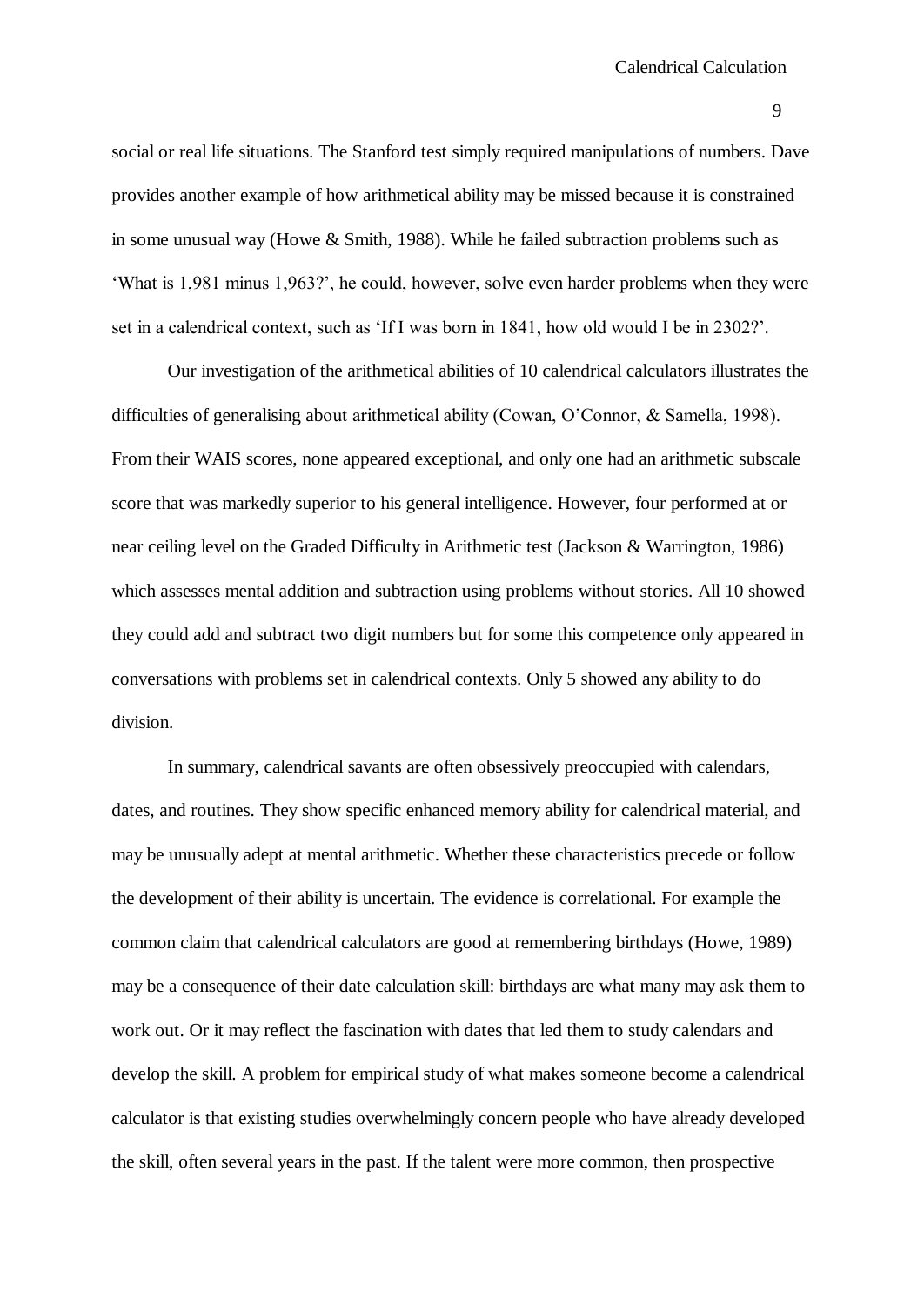studies might be feasible. We now turn to consider the methods for answering date questions.

## Methods for answering date questions

If someone asks us what day a particular date in a different year and month will fall on, we would probably use a diary or a calendar. For more remote years in the past or future, we could consult a perpetual calendar, such as reference books include. For example the 1998 edition of Whitaker's Almanack publishes a set of 14 coded calendar templates, 7 for leap years and 7 for nonleap years, which differ according to the weekday for 1st January, and codes for each year from 1780 to 2040. Finding the calendar for a particular year is simply a matter of matching the year code with the appropriate template. Some calendrical savants may be able to answer date questions because they have memorised the calendars corresponding to particular years or even the perpetual calendar scheme. Two calculators with ranges of about 30 years were thought to rely on memory for calendars (Hill, 1975; Roberts, 1945). Several with ranges between 200 and 600 years are supposed to have memorised perpetual calendars: they include Charles, the less talented twin studied by Horwitz et al. (1965, 1969), and the three calculators studied by Young and Nettelbeck (1994). Consistent with this claim, Young and Nettelbeck (1994) report that the calculators they studied readily identified which years had the same calendrical pattern and two spontaneously gave the perpetual calendar codes for the years.

Memory for calendars undoubtedly contributes to date calculation skill. It may be sufficient to explain the talent in those whose range is limited to the years whose calendars they have studied. However, it cannot explain the talent in blind savants who have never seen calendars (Rubin & Monaghan, 1965). Nor can it account for the ability of some sighted calculators to answer date questions outside the range of calendars or perpetual calendars they have seen, e.g. George (Horwitz et al., 1965, 1969) and Kit (Ho et al., 1991).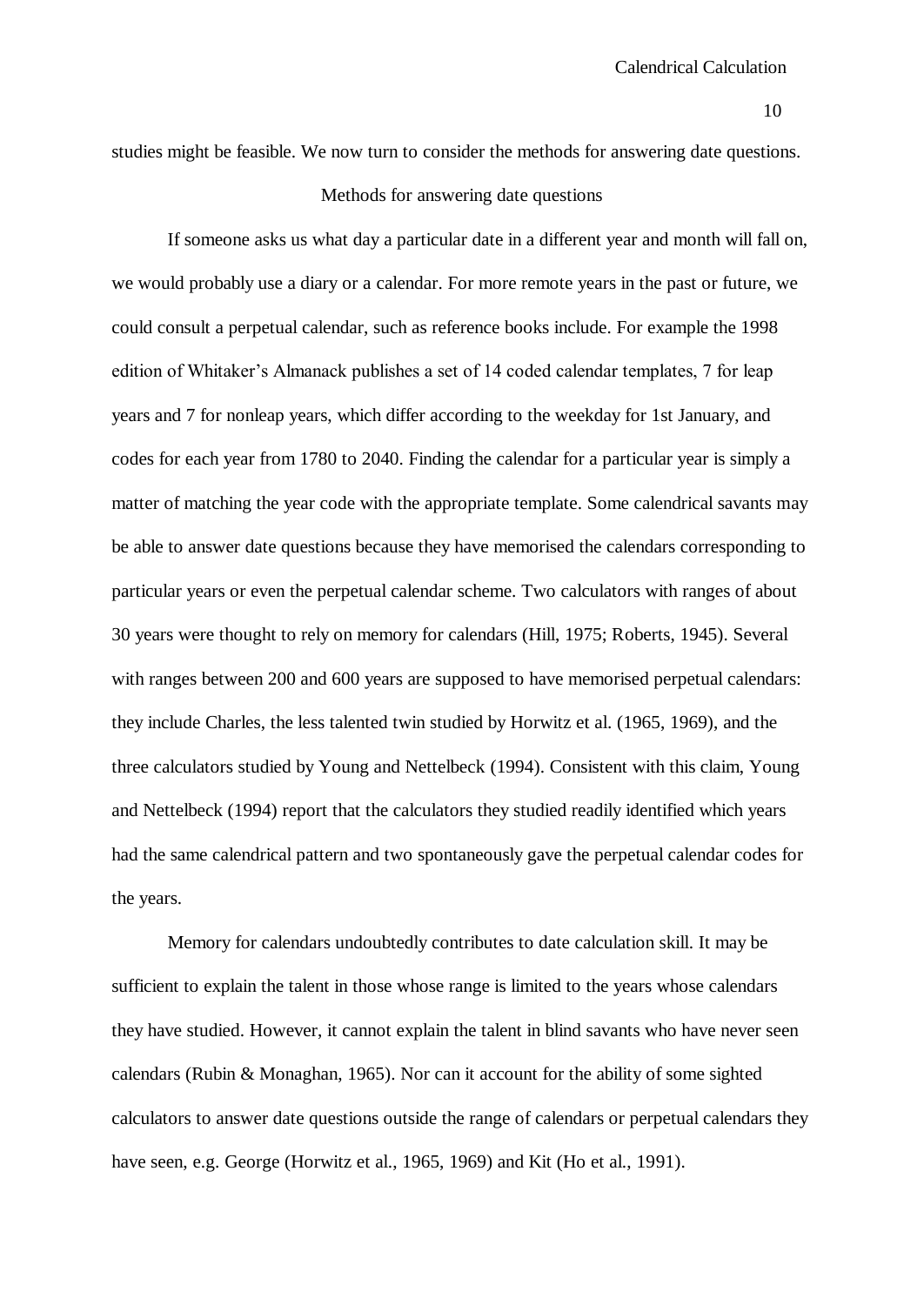Another possible explanation is the use of a formula such as in Table 1. Repeated practice in using the formula might result in it being internalised. John Conway, a distinguished

### Insert Table 1 about here

mathematician, has devised an algorithm for date calculation which he can use to answer date questions in less than two seconds (Alpert, 1999). Further practice may result in the internalised formula being carried out rapidly but below the level of conscious awareness. This apparently happened to a graduate student who learnt a formula for date calculation and practised using it (Rimland, 1978). While an internalised formula may underlie calendrical calculation in people of average or superior intelligence, some features of savant performance appear inconsistent with it. Apart from the doubts about their ability to comprehend and execute the formula in Table 1, several show patterns of latencies and errors that are hard to reconcile with the formula explanation. O'Connor & Hermelin (1984) found that latency increased with remoteness from the present. Seven of their eight calendrical savants were slower for 1963 dates than 1983 dates. Considering the steps in the formula provides no reason to expect this. Significant error patterns for dates in other centuries have been reported by other investigators (Ho et al., 1991; Horwitz et al., 1965,1969; Howe & Smith, 1988; Hurst & Mulhall, 1988). Both Dave (Howe & Smith, 1988) and TMK (Hurst & Mulhall, 1988) were typically one day out for dates in the nineteenth century, consistent with their mistaken belief that 1900 was a leap year. TMK also made errors for dates in the twenty-first century consistent with his mistaken belief that 2000 would not be a leap year. Kit was also mistaken in his understanding of the calendar: he wrongly believed that all century years, years such as 1900 and 2000, were leap years (Ho et al., 1991). He knew that years separated by 28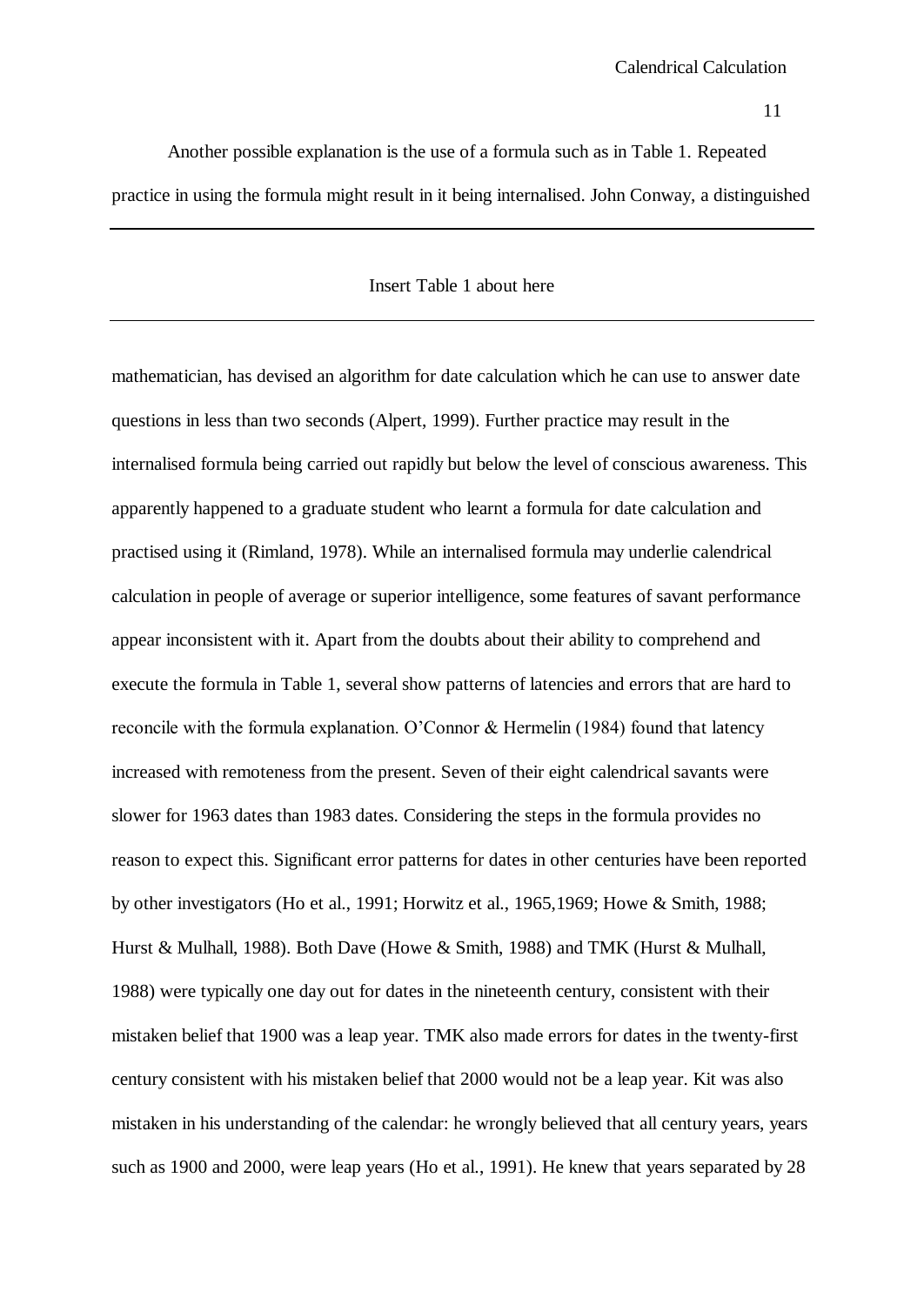years in the same century are identical. However he had overgeneralised this, probably because of his ignorance about century years, to apply across centuries and had as a consequence formed the view that years 700 years apart were identical. He used his 700 year rule and the 28 year rule to calculate remote dates. He would add or subtract multiples of these numbers to find an equivalent to the target year in the current century. George knew that the Gregorian calendar repeats every 400 years (Horwitz et al., 1969) but he did not know when it was introduced or that the days had been dropped at the time of adoption. (When Spain adopted the Gregorian calendar, the days from  $5<sup>th</sup>$  to  $14<sup>th</sup>$  October 1582 were dropped. Great Britain omitted the days from  $3<sup>rd</sup>$  to  $13<sup>th</sup>$  September 1752, on changing to the Gregorian calendar.) Like Kit, George used addition and subtraction to find proximal years equivalent to the target.

A third basis for date calculation may be strategies using calendrical regularities (O'Connor & Hermelin, 1984; Norris, 1990; Spitz, 1995). Some calendrical regularities concern many years, such as the 28-year and 400-year rules mentioned above. Others are narrower in scope. The one year, one day rule applies to adjacent nonleap years. It refers to the regularity that the same date falls on the following day in the following year, e.g.  $1<sup>st</sup>$ January 1998 a Thursday,  $1<sup>st</sup>$  January 1999 a Friday). Even more restricted in scope are correspondences between months within the same year, e.g. in any year  $1<sup>st</sup>$  March falls on the same day of the week as  $1<sup>st</sup>$  November. Lastly are regularities between days within a month: two days separated by an exact multiple of seven days fall on the same weekday. O'Connor and Hermelin (1984) reported that one savant spontaneously commented on consistencies between months and another on the 28 year rule. Hermelin and O'Connor (1986) found that most calculators were faster in calculating dates when primed by a date in a corresponding month. Several could apply their knowledge of the one year, one day rule to both an imaginary calendar with no leap years and a task with a sequence of colours. Knowledge of calendrical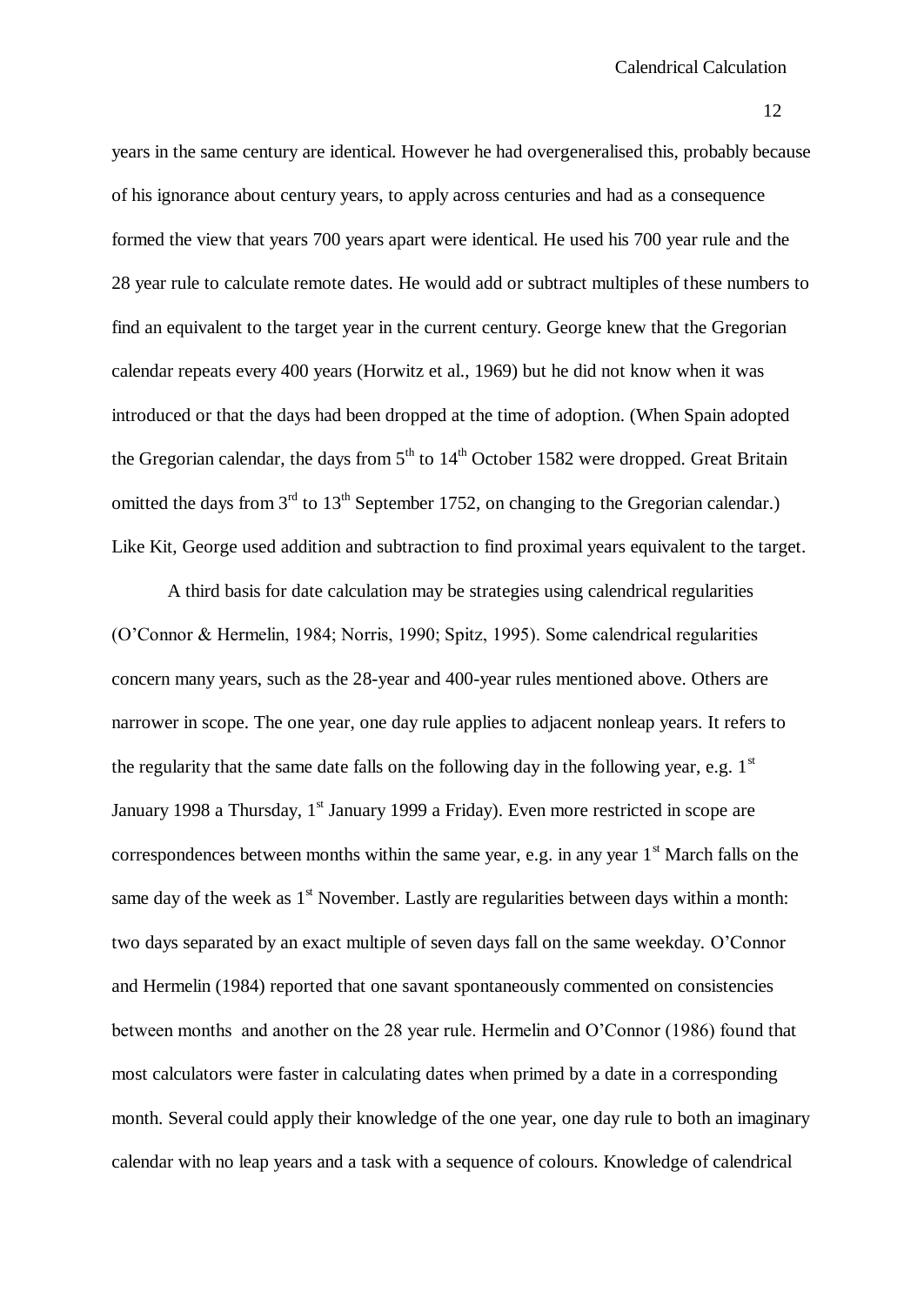regularities may help a calculator learn calendars corresponding to particular years, by reducing the amount that needs to be learnt. Knowledge of these rules in conjunction with some known day-date correspondences might enable a savant to work out unknown day-date combinations.

In summary, three bases for calendrical calculation have been suggested: memory for calendars, internalised use of formulae, and a combination of memory and strategies based on calendrical regularities. Savants probably differ in how they calculate dates, so identifying the basis for one savant does not imply that is how others do it. The problem becomes how to identify a particular savant's method. Unfortunately if you ask savants how they answer date questions, they typically cannot tell you. Several features of performance make a particular method a more credible basis for performance. Someone dependent on memory for calendars might show unusually high knowledge of birthdays or other dates and a range restricted to the calendars they have seen. In contrast they should not compute while answering date questions. Nor should they make consistent errors on dates in other centuries. Someone using a formula should demonstrate ability in division but not variation in latency with remoteness, nor errors that are consistent with ignorance of which century years are leap years. Savants are likely to be using strategies based on calendrical regularities if they explicitly use these in working out dates, and take longer with more remote dates. The ability to use calendrical regularities to work out the answers to date questions on years outside their range is a positive indication that regularities influence their skill but it is not necessary. Both Norris (1990) and Spitz (1995) propose that savants may detect regularities at a level below consciousness and so lack the ability to articulate them.

Table 2 summarizes the results of our investigations of a sample of 10 calendrical calculators. Their IQs are from administering the Wechsler Adult Intelligence Scales and their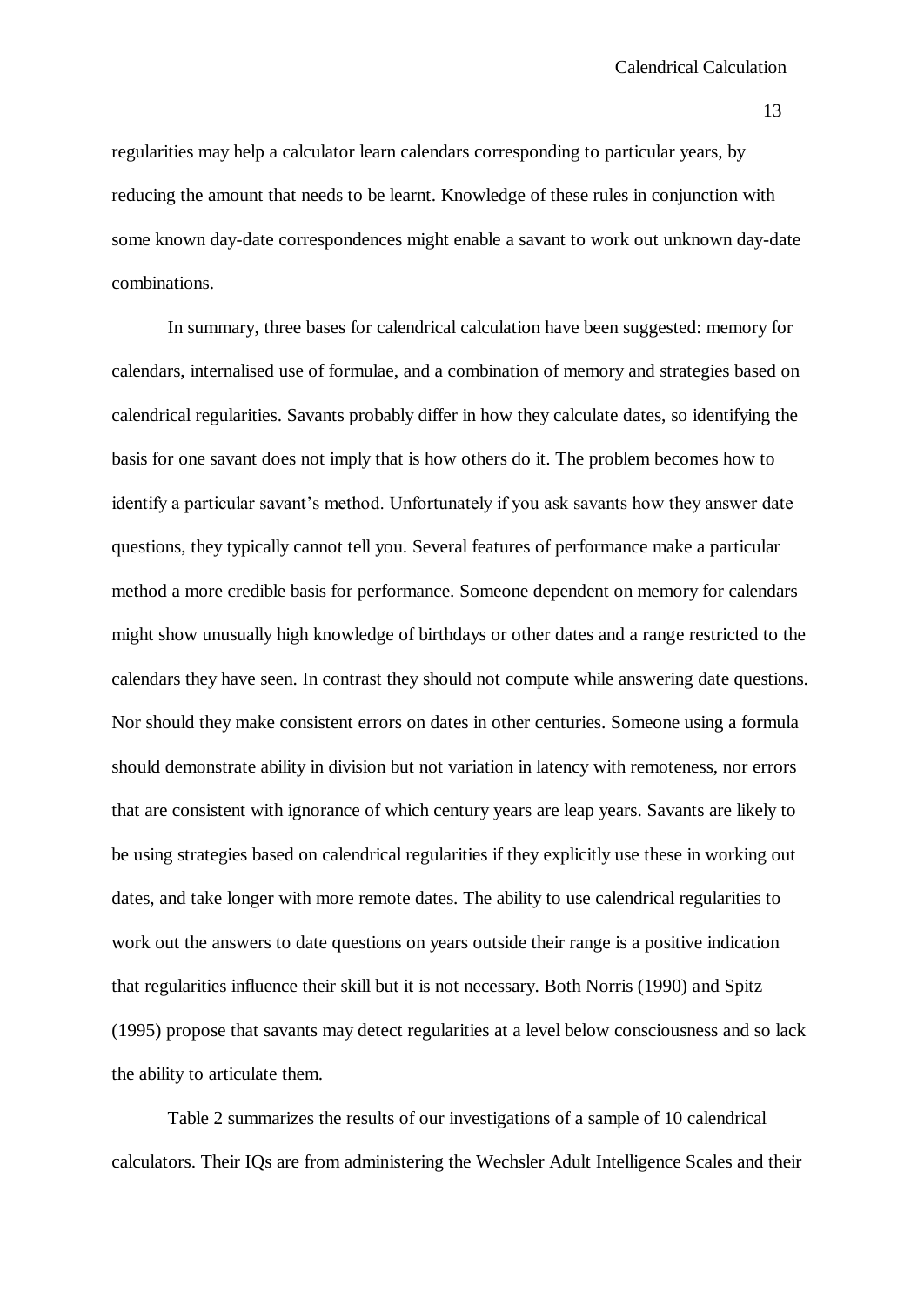Memory Quotients from the Wechsler Memory Scales. Range, consistent errors, explicit use

#### Insert Table 2 about here

of regularities and variation in latency with remoteness were derived from the sessions reported in O'Connor et al. (in press). We assessed their knowledge of birthdays and calendrical events by asking them to recall for each day in a specific month whether they knew anyone's birthday for that day or whether anything special had ever happened to them on that day. Where possible, we verified their recall with their carers. While no norms exist for this task, any number of events recalled greater than 4 seems unusually high, and any number greater than 10 particularly striking. Cowan et al. (1998) assessed their ability to divide numbers with both orally and visually presented sums. Their ability to apply regularities to dates outside their range was assessed by three types of item. Eight items assessed regularities within a year, e.g.  $1<sup>st</sup>$  March 1758 was a Wednesday. What was the  $1<sup>st</sup>$  November 1758?' (Wednesday). We judged savants could apply these regularities if they correctly answered at least 7 items. Other items assessed knowledge of the relations between dates in adjacent years, e.g.'1<sup>st</sup> May 1756 was a Saturday. What was the 1<sup>st</sup> May 1757?' (Sunday). While four items concerned dates separated by 365 days like the example, two items concerned dates separated by 366, e.g. '  $2<sup>nd</sup>$  April 1759 was a Monday. What was the  $2<sup>nd</sup>$  April 1760?' (Wednesday). We considered savants could apply the one year, one day rule if they answered at least 5 items correctly. The 28 year rule was assessed with four items, e.g.  $16<sup>th</sup>$  December 1763 was a Friday. What was the 16<sup>th</sup> December 1791?' (Friday). Savants who answered at least 3 items correctly showed they could apply this regularity.

Our sample varies in measured intelligence between severe intellectual disability and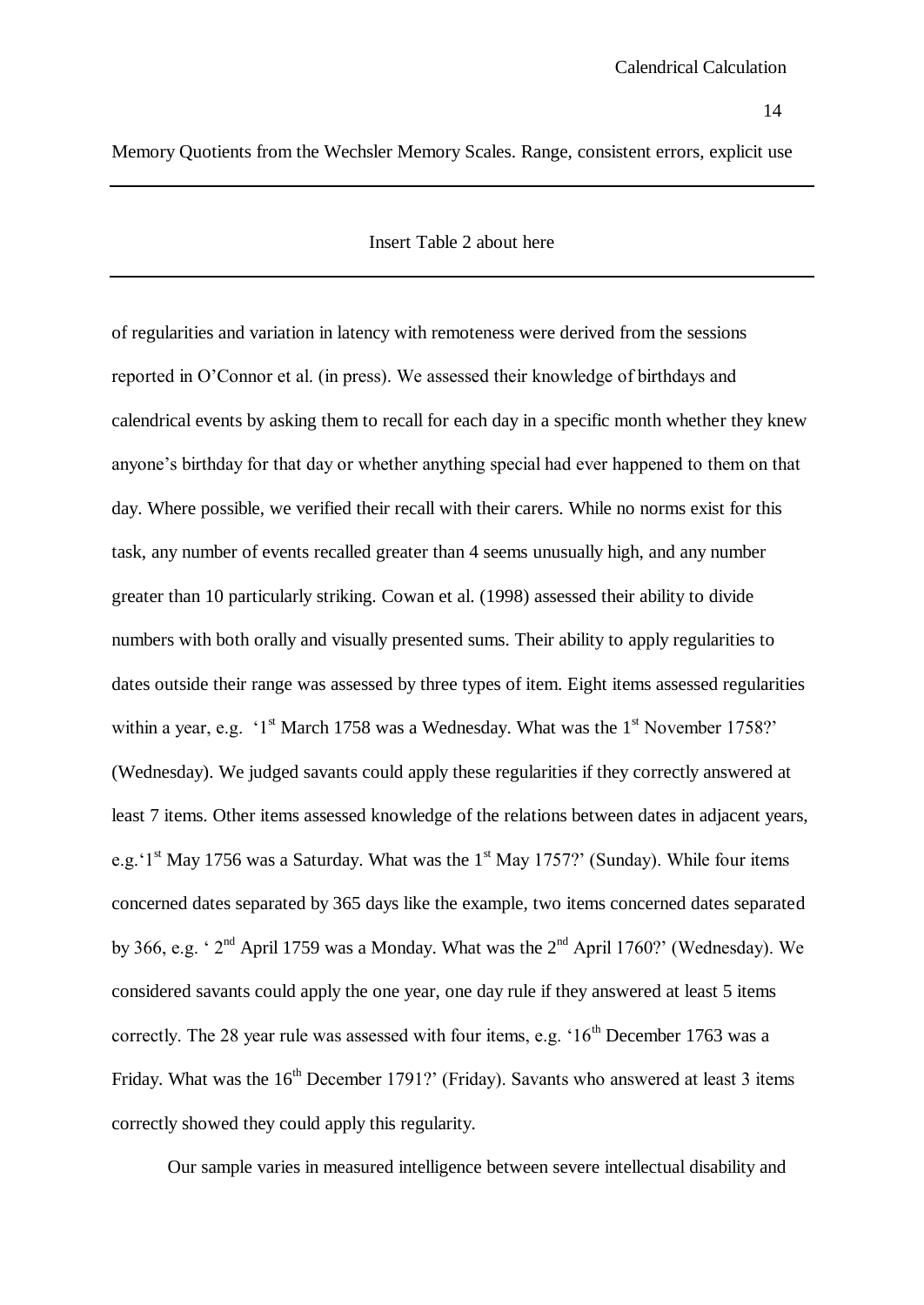average intelligence. Their performance on the Wechsler Memory Scales shows similar variation. All apart from JB and PM have received a diagnosis of autism. Their ages range from 17 to 49. While all are prodigious at answering date questions their range varies from about 60 years to over 800, 000.

Several characteristics of their performance make internalisation of a published formula an unlikely basis for the talents of any savant in the sample. All except BL reliably take longer to answer questions about more remote years. Several (BL, JG, PM, JB, and DK) show no ability to do the simple division required in the formula. In addition both DM and JG make consistent errors outside the current century and three savants (MW, HP, and GC) make explicit use of calendrical regularities such as the 28 year rule and 400 year rule in answering date questions.

Memory for calendars alone is also ruled out for those who make consistent errors (DM and JG) or explicit use of calendrical regularities (MW, HP, and GC). Presumably the talents of these savants derive from exploitation of calendrical regularities. DM and JG may like Kit (Ho et al., 1991) falsely generalise the 28 year rule to apply across century boundaries even when the century year is not a leap year. All five are fastest on dates in the last 30 years and generally slower outside this period. Possibly they may remember a period of years and use repeated addition and subtraction to bring a target year within range like Kit (Ho et al., 1991) and George (Horwitz et al., 1969).

Deciding whether the others rely on memory for calendars alone or in combination with a technique exploiting regularities of the calendar is not possible. All except BL were reliably slower on more remote dates but this may reflect either differences in practice or the use of regularities. Savants may receive more practice on more recent dates, as these are easier to check. They may also spend more time studying recent calendars as these are more widely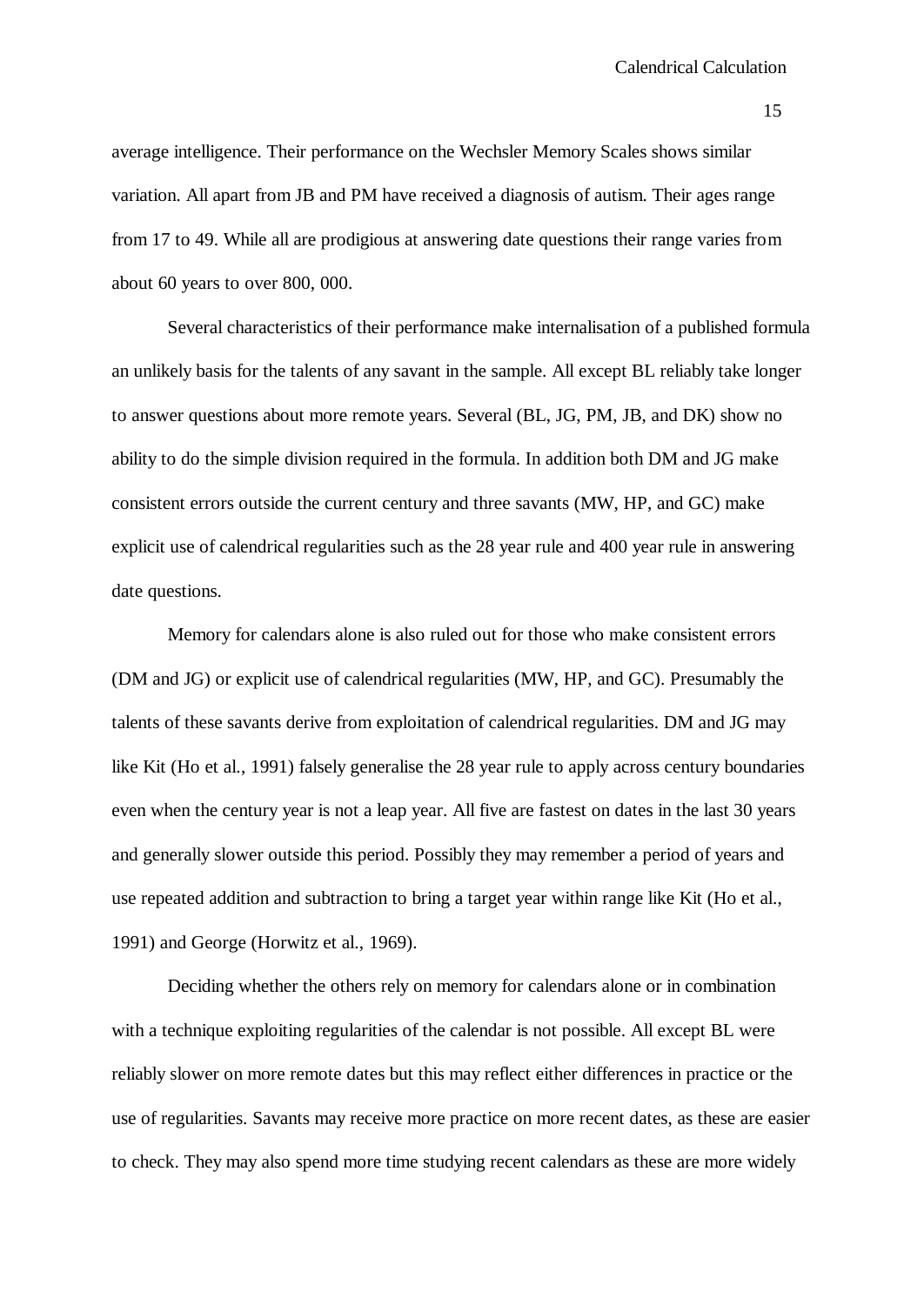available. While both PE and DK showed they knew and could apply calendrical regularities to dates outside their range, this knowledge may have followed their memorising of calendars. Although their parents report their range of dates is outside those of the calendars they have seen, both savants are over 30 years old and so their parents cannot be presumed to know everything about their experiences.

For the others, memory for calendars may seem more plausible but no firm conclusions can be reached. Despite PM's and JB's lack of ability to apply regularities, they may yet know them. Both Norris (1990) and Spitz (1995) have proposed that savants may extract and use calendrical regularities in date calculation without conscious awareness. Possibly the ability to apply such regularities on our tests requires conscious awareness. Both BL and PM show unusual memory for calendrical events, with BL being particularly remarkable. She recalled the dates of birth of many people and her mother was able to confirm her accuracy. This evidence is not conclusive as HP recalled about as many calendrical events and yet we are convinced he does not rely on recall of calendars alone. In contrast to BL, the events HP recalled were often historical, e.g. for  $6<sup>th</sup>$  January he recalled the birth of Richard II (1367), Joan of Arc (1412), and the wearing of tights by Keith Weller in a football match in 1979 (Leicester v Norwich, final score, 3-0). JB's performance provides no convincing evidence about her method.

In summary, we have reviewed explanations of why people become calendrical savants and how they answer date questions. Several questions remain unanswered although research makes certain possibilities unlikely. In common with the study of other exceptional individuals, we are handicapped by the typical pattern of investigating people with unusual gifts after these have already developed. This makes impossible any conclusive determination of what causes someone to become a savant. More progress can be made in determining what method the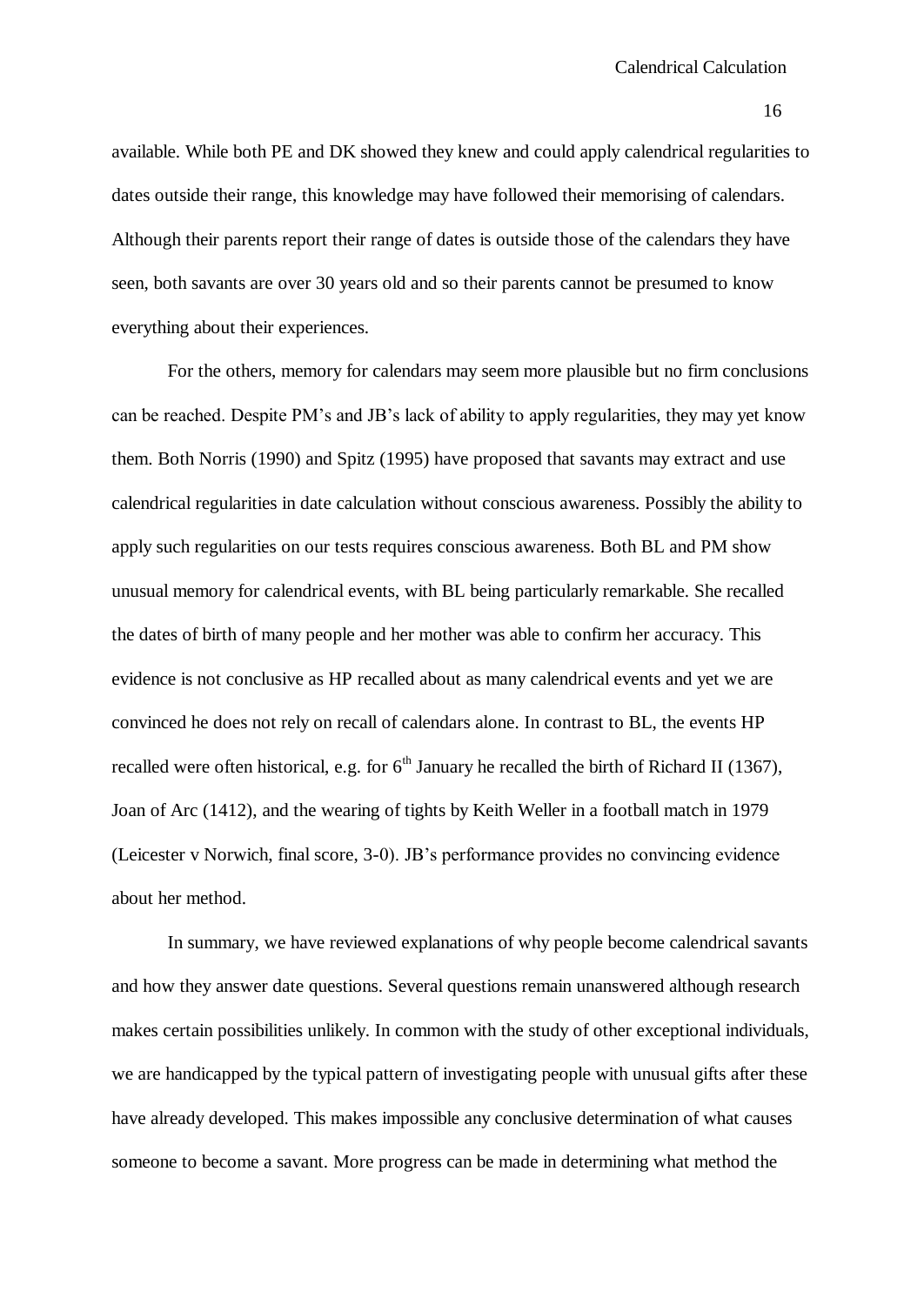calculator uses but as our sample illustrates, some savants' methods are easier to determine than others. Knowing about their methods raises further questions. For example have those who use calendrical regularities discovered them by themselves or have they been taught? If they discovered them for themselves, how are they able to do this and how are they able to integrate this knowledge into a technique for answering date questions? Further insights may depend on the development of new techniques and tasks.

Understanding the talents of savants has important implications for general areas of psychology such as intelligence and learning. Indeed savant skills play a key role in the theories of intelligence proposed by Anderson (1992) and Gardner (1983). They have also prompted interest in unconscious learning (Norris, 1990; Spitz, 1995) and provoked insights into autistic cognition (Frith, 1989). Some psychologists believe that exceptional practice and effective technique are enough to explain the development of any exceptional talent (Ericsson & Faivre, 1988). What makes people exceptional is the circumstances that lead them to develop relevant strategies and engage in sufficient practice (Howe, 1989). An earlier study challenged this view by finding that one ten-year-old calendrical savant (MW) was already faster than many adult savants (O'Connor & Hermelin, 1992). However the issue is not settled, as we cannot rule out the possibility that MW had, despite his youth, practised more often or more effectively than the older savants. We still have much to learn about savant skills.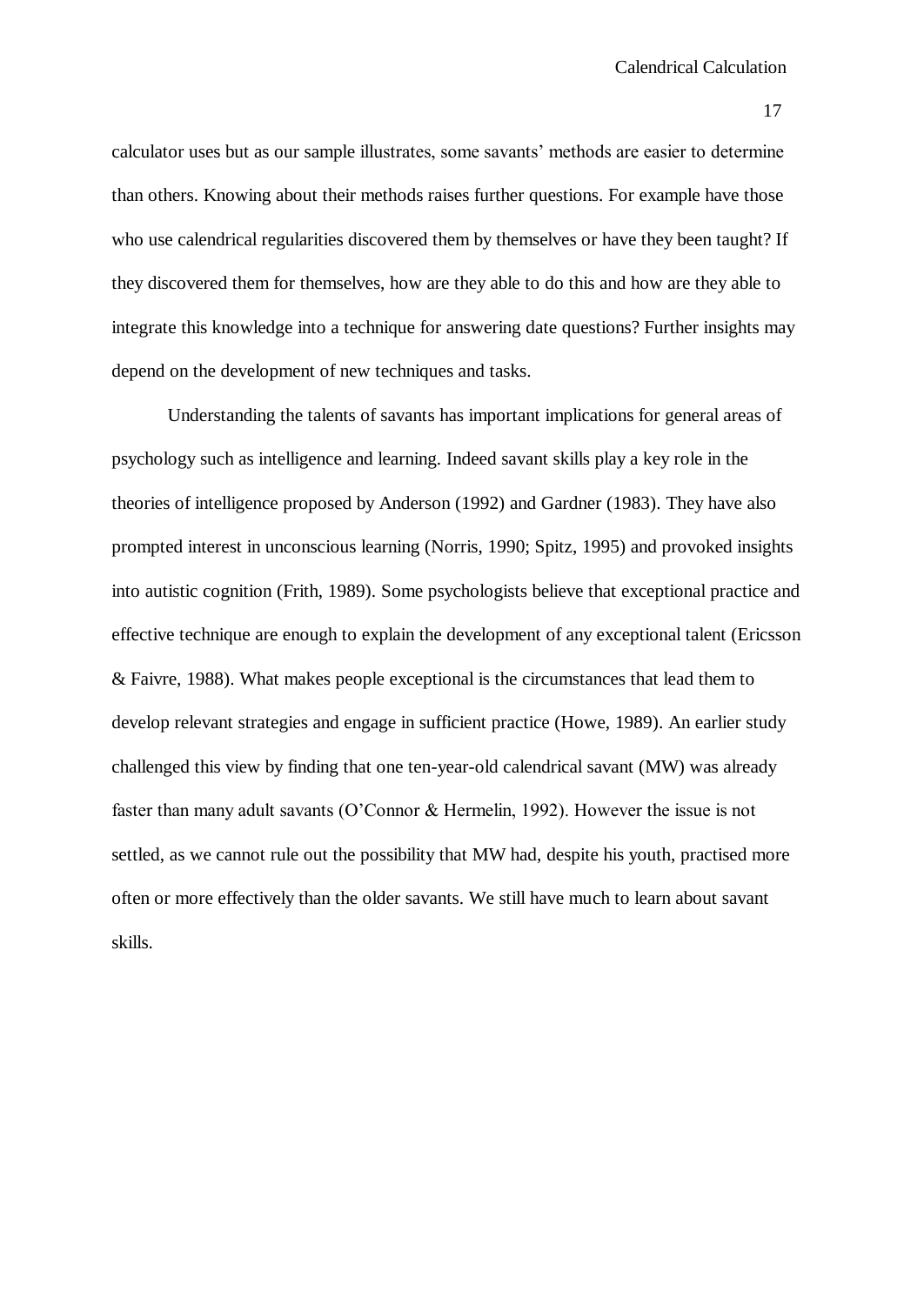### References

Alpert, M. (1999, April). Not just fun and games. Scientific American, 280, 28-30. Anderson, M. (1992). Intelligence and development: A cognitive theory. Oxford: Blackwell.

Carroll, L. (1887). To find the day of the week for any given date. Nature, 35, 517.

Cowan, R., O'Connor, N., & Samella, K. (1998). The arithmetical abilities of savant

calendrical calculators. Manuscript submitted for publication.

Duffett-Smith, P. (1981). Practical astronomy with your calculator. (2nd ed.).

Cambridge: Cambridge University Press.

Ericsson, K. A., & Faivre, I. A. (1988). What's exceptional about exceptional abilities ?

In L. K. Obler & D. Fein (Eds.), The exceptional brain: Neuropsychology of talent and special

abilities (pp. 436-473). New York: Guilford Press.

Frith, U. (1989). Autism: Explaining the enigma. Oxford: Blackwell.

Gardner, H. (1983). Frames of mind: The theory of multiple intelligences. London: Heinemann.

Gould, S. J. (1997). Questioning the millennium. London: Cape.

Happé, F. G. E. (1994). Wechsler IQ profile and theory of mind in autism: A research note. Journal of Child Psychology and Psychiatry, 35, 1461-1471.

Heavey, L. J. (1997). Memory in the calendar calculating savant. Unpublished PhD, Goldsmiths College, University of London.

Hermelin, B., & O'Connor, N. (1986). Idiot savant calendrical calculators: Rules and regularities. Psychological Medicine, 16, 885-893.

Hill, A. L. (1975). An investigation of calendar calculating by an idiot savant.

American Journal of Psychiatry, 132, 557-560.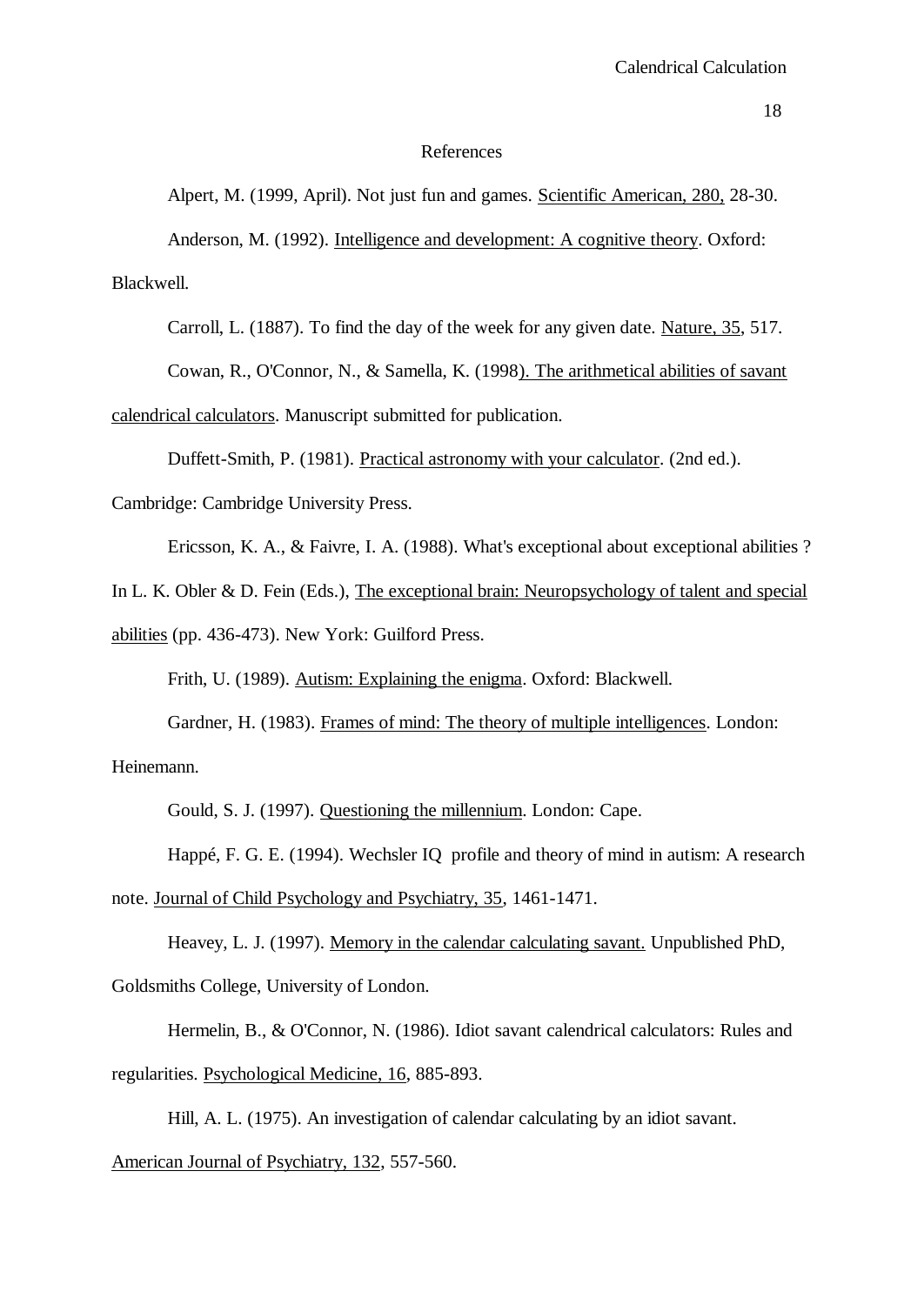Hill, A. L. (1977). Idiot savants: Rate of incidence. Perceptual and Motor Skills, 44, 161-162.

Hill, A. L. (1978). Savants: Mentally retarded individuals with special skills. In N. R. Ellis (Ed.), International Review of Research in Mental Retardation (Vol. 9, pp. 277-298). London: Academic Press.

Ho, E. D. F., Tsang, A. K. T., & Ho, D. Y. F. (1991). An investigation of the calendar calculation ability of a Chinese calendar savant. Journal of Autism and Developmental Disorders, 21, 315-327.

Horwitz, W. A., Deming, W. E., & Winter, R. F. (1969). A further account of the idiots savants, experts with the calendar. American Journal of Psychiatry, 126, 412-415.

Horwitz, W. A., Kestenbaum, C., Person, E., & Jarvik, L. (1965). Identical twin -

"idiot savants"- calendar calculators. American Journal of Psychiatry, 121, 1075-1079.

Howe, M. J., & Smith, J. (1988). Calendar calculating in "idiots savants": How do they do it? British Journal of Psychology, 79, 371-386.

Howe, M. J. A. (1989). Fragments of genius: The strange feats of idiots savants. London: Routledge.

Hurst, L. C., & Mulhall, D. J. (1988). Another calendar savant. British Journal of Psychiatry, 152, 274-277.

Miller, L. K. (1989). Musical savants: Exceptional skill in the mentally retarded. Hilllsdale, NJ: Erlbaum.

Nettelbeck, T. (1999). Savant syndrome-rhyme without reason. In M. Anderson

(Ed.), The development of intelligence (pp. 247-273). Hove, England: Psychology Press. Norris, D. (1990). How to build a connectionist idiot (savant). Cognition, 35, 277-291. O'Connor, N., Cowan, R., & Samella, K. (in press). Calendrical calculation and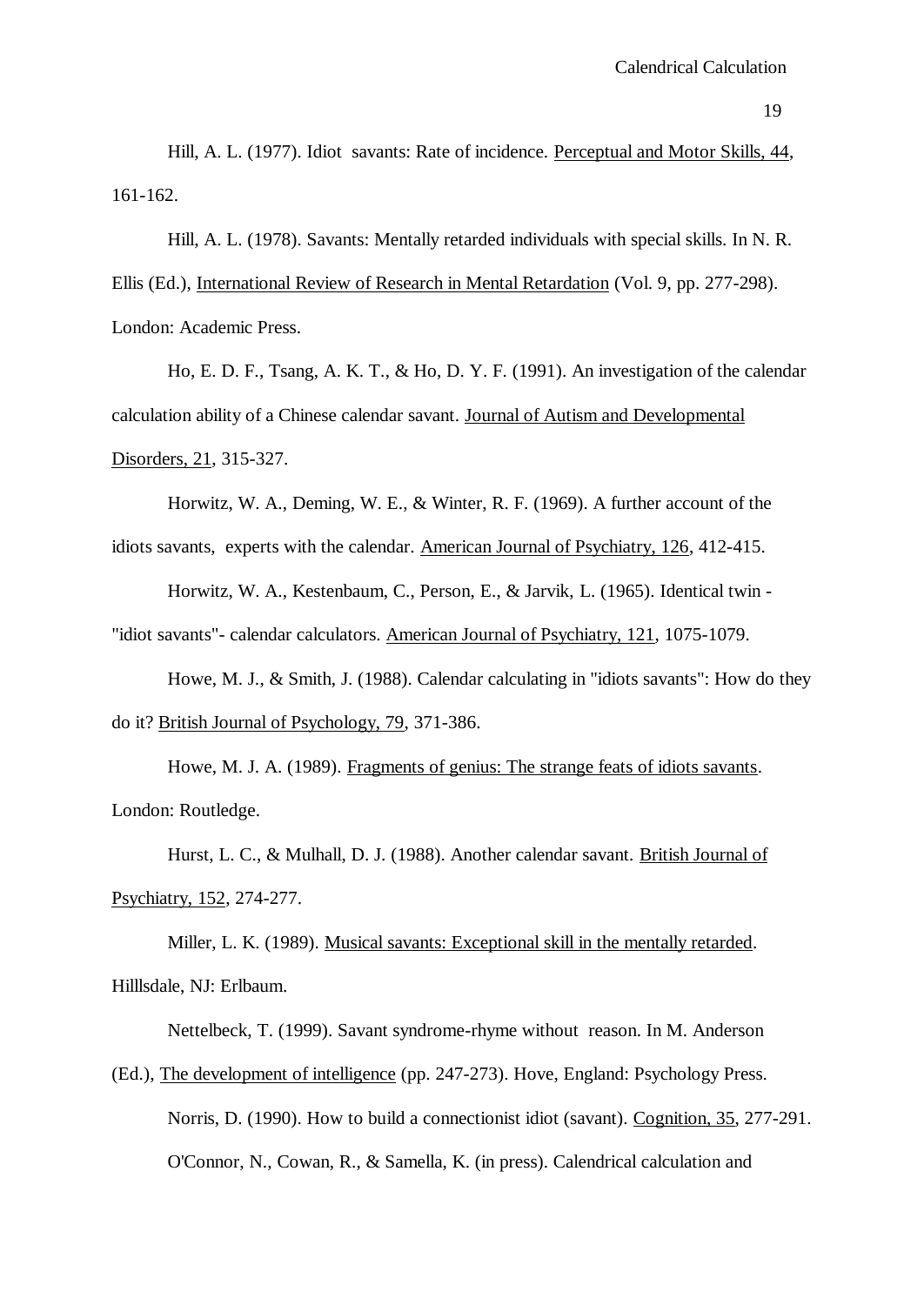intelligence. Intelligence.

O'Connor, N., & Hermelin, B. (1984). Idiot savant calendrical calculators: Maths or memory? Psychological Medicine, 14, 801-806.

O'Connor, N., & Hermelin, B. (1991). Talents and preoccupations in idiot-savants. Psychological Medicine, 21, 959-964.

O'Connor, N., & Hermelin, B. (1992). Do young calendrical calculators improve with age? Journal of Child Psychology and Psychiatry, 33, 907-912.

Pring, L., Hermelin, B., & Heavey, L. (1995). Savants, segments, art, and autism.

Journal of Child Psychology and Psychiatry, 36, 1065-1076.

Rimland, B. (1978). Savant capabilities of autistic children and their cognitive

implications. In G. Serban (Ed.), Cognitive deficits in the development of mental illness (pp.

43-65). New York: Brunner/Mazel.

Roberts, A. D. (1945). Case history of a so-called idiot savant. Journal of Genetic

Psychology, 66, 259-265.

Rubin, E. J., & Monaghan, S. (1965). Calendar calculation in a multiple-handicapped blind person. American Journal of Mental Deficiency, 70, 478-485.

Sacks, O. (1985). The man who mistook his wife for a hat. London: Pan.

Shah, A., & Frith, U. (1983). An islet of ability in autistic children: A research note.

Journal of Child Psychology and Psychiatry, 24, 613-620.

Spitz, H. H. (1994). Lewis Carroll's formula for calendar calculating. American Journal on Mental Retardation, 98, 601-606.

Spitz, H. H. (1995). Calendar calculating idiots savants and the smart unconscious. New Ideas in Psychology, 13, 167-182.

Spitz, H. H., & LaFontaine, L. (1973). The digit span of idiots savants. American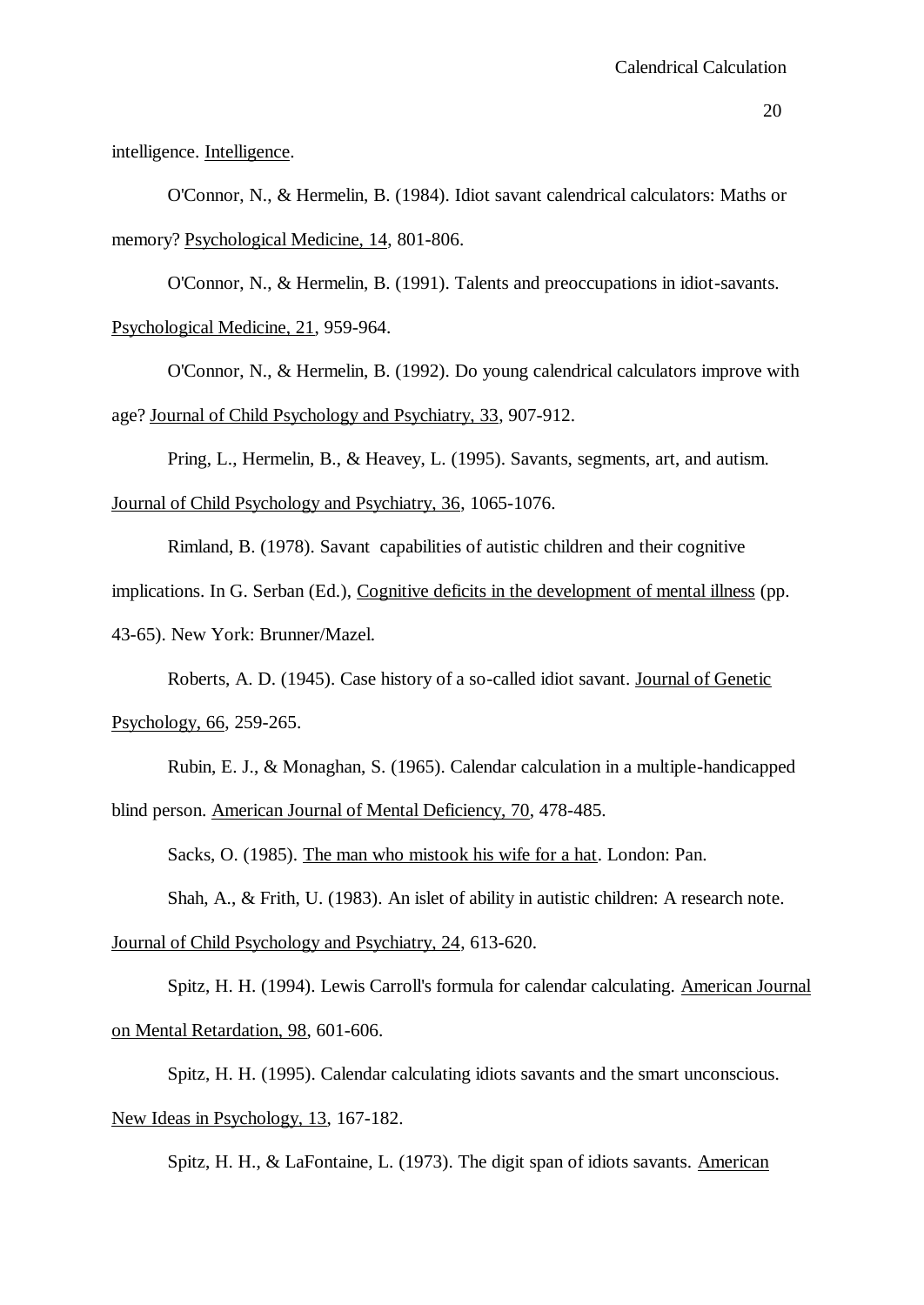Journal of Mental Deficiency, 77, 757-759.

Tredgold, R. F., & Soddy, K. (1956). Tredgold's text-book of mental deficiency. (9th ed.). London: Ballière, Tindall and Cox.

Treffert, D. A. (1989). Extraordinary people. London: Bantam.

Witkin, H. A., Oltman, P. K., Raskin, E., & Karp, S. (1971). A manual for the

embedded figures test. Palo Alto, CA: Consulting Psychologists Press.

Young, R. L., & Nettelbeck, T. (1994). The "intelligence" of calendrical calculators.

American Journal on Mental Retardation, 99, 186-200.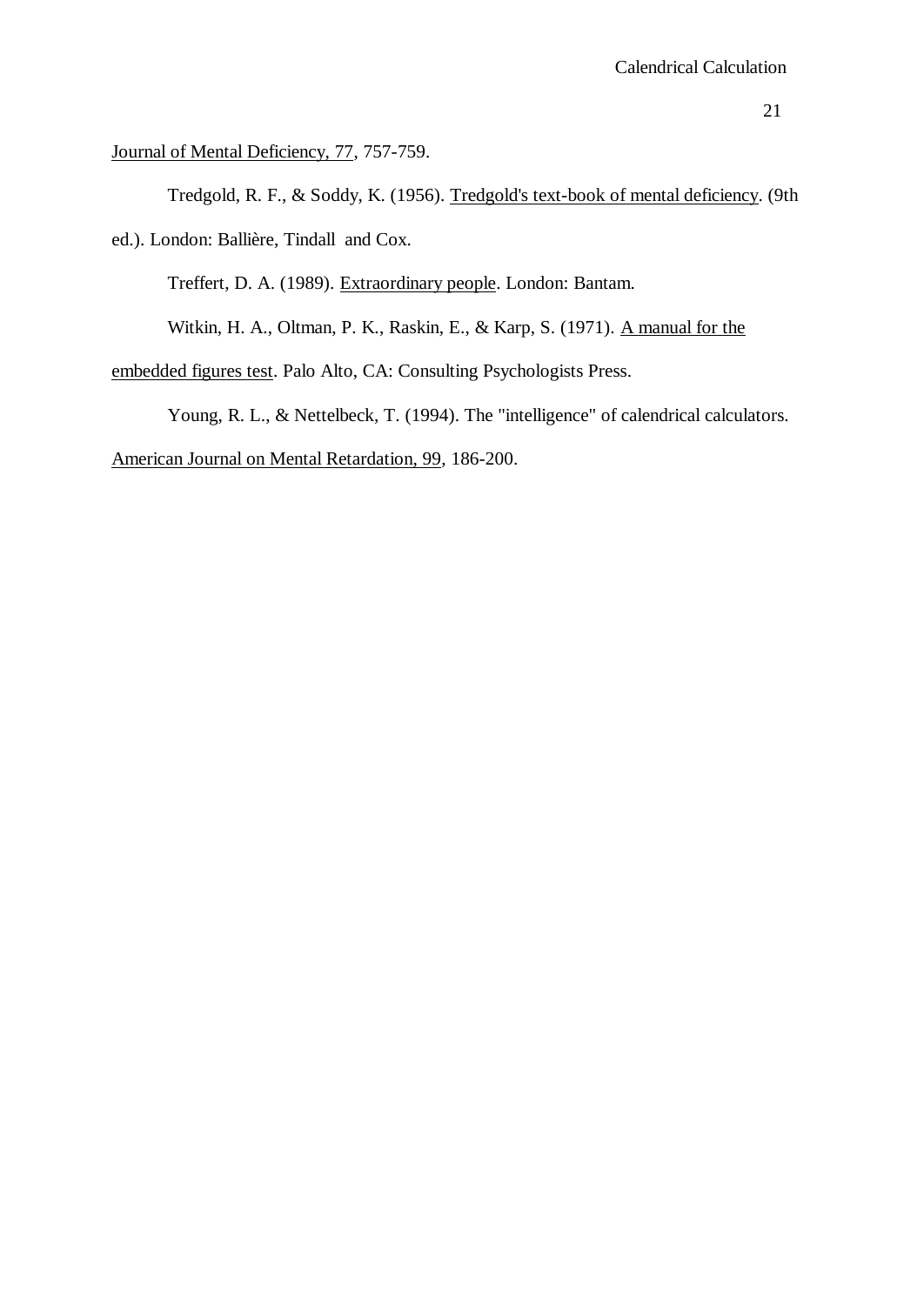Table 1 A Method For Calendrical Calculation (After Hill, 1978) For Dates In The Twentieth Century With The Example Of 23rd June 1957

| Step 1 | Take the last two digits of the year                                                   | 57                  |  |  |  |
|--------|----------------------------------------------------------------------------------------|---------------------|--|--|--|
| Step 2 | Divide the last two digits by four and ignore any<br>remainder                         | 14                  |  |  |  |
| Step 3 | Take the code number of the month given below:                                         | 5                   |  |  |  |
|        | 0 April, July                                                                          | 4 Feb., March, Nov. |  |  |  |
|        | 1 Jan., Oct.                                                                           | 5 June              |  |  |  |
|        | 2 May                                                                                  | 6 Sept., Dec.       |  |  |  |
|        | 3 Aug.                                                                                 |                     |  |  |  |
| Step 4 | Subtract one if the year is a leap year and the month is<br>either January or February |                     |  |  |  |
| Step 5 | Take the date of the month                                                             | 23                  |  |  |  |
| Step 6 | Sum the results of steps 1 to 5                                                        | 99                  |  |  |  |
| Step 7 | Divide the total by seven                                                              | 14 remainder 1      |  |  |  |
| Step 8 | Use the remainder to identify the day of the week $(0)$ is                             | 23rd June 1957      |  |  |  |
|        | Saturday, 1 is Sunday, 2 is Monday, 3 is Tuesday, 4 is                                 | was a Sunday        |  |  |  |
|        | Wednesday, 5 is Thursday, 6 is Friday)                                                 |                     |  |  |  |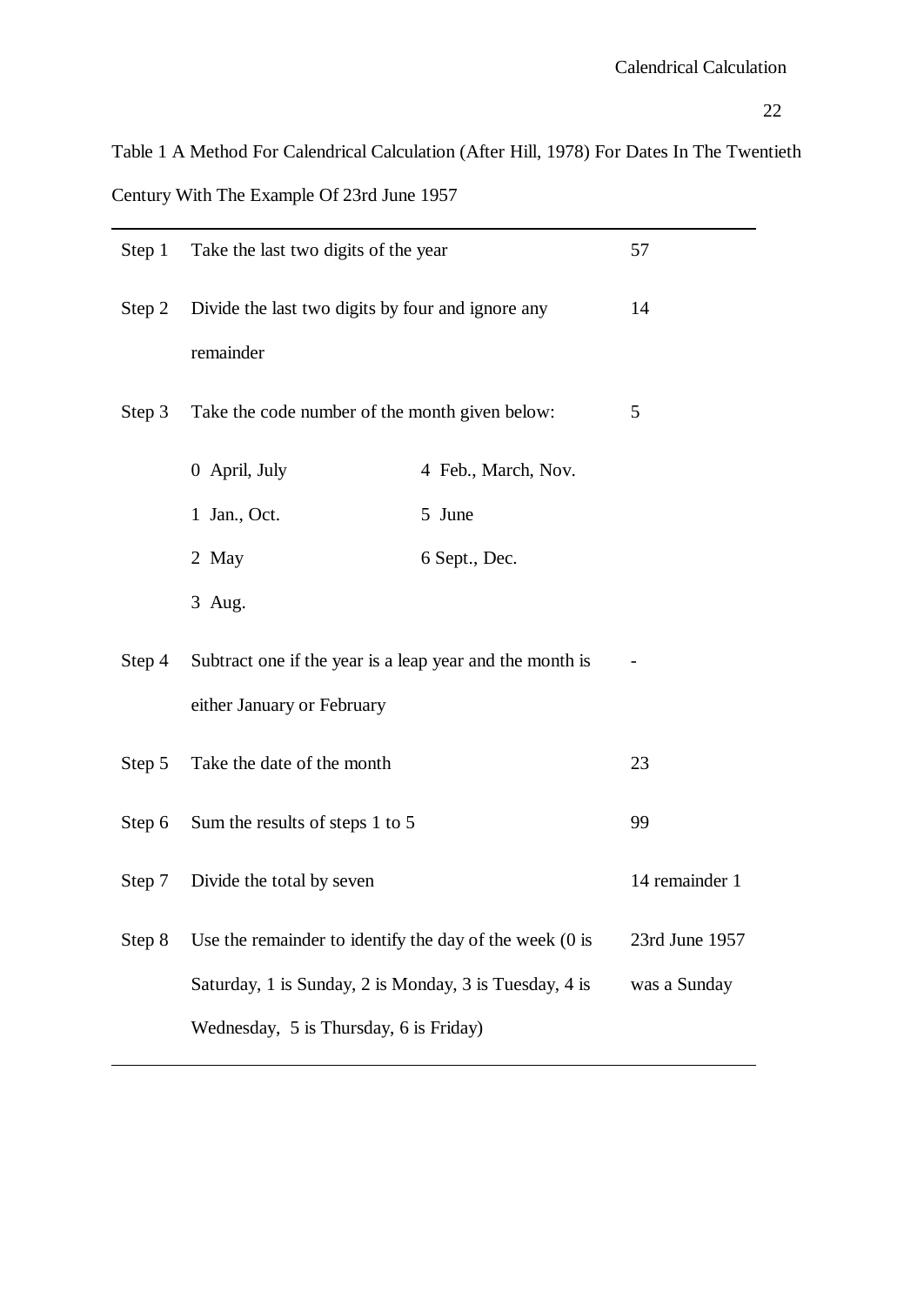# Calendrical Calculation

Table 2 Savants' Wechsler IQs, Memory Quotients and Features of Their Date Calculation and Performance of Other Calendrical Tasks

| Wechsler            |    | Date calculation |               |                     | Memory | Regularities<br>Arithmetic |                |                          |                  |                          |                          |
|---------------------|----|------------------|---------------|---------------------|--------|----------------------------|----------------|--------------------------|------------------|--------------------------|--------------------------|
| Savant              | IQ | Memory           | Range (years) | Consistent          | Use of | Variation in               | Events         | Can divide               | Within           | One year,                | 28-year                  |
|                     |    |                  |               | errors <sup>a</sup> | rules  | latency <sup>b</sup>       | recalled       |                          | year             | one day                  | rule                     |
| $\operatorname{BL}$ | 50 | 50               | 1940 - 1997   |                     |        |                            | 31             | $\overline{a}$           | $2^{\rm c}$      | $\overline{?}$           | $\overline{\mathcal{L}}$ |
| DM                  | 52 | 49               | 1772 - 204833 | $^{+}$              |        | $^{+}$                     | $\overline{4}$ | $+$                      | $2^{\circ}$      | $\overline{\mathcal{L}}$ | $\overline{?}$           |
| JG                  | 54 | 58               | 1772 - 2165   | $+$                 |        | $+$                        | 14             |                          | $+$              |                          |                          |
| PM                  | 58 | 57               | 1912 - 1997   |                     |        | $+$                        | $\overline{7}$ |                          |                  |                          | $^{+}$                   |
| $\rm{JB}$           | 60 | 83               | 1940 - 1997   |                     |        | $+$                        | $\overline{2}$ |                          |                  |                          |                          |
| DK                  | 74 | 64               | 1832 - 2024   |                     |        | $+$                        | $\mathbf{1}$   | $\overline{\phantom{a}}$ | $+$              | $+$                      | $+$                      |
| $\text{MW}{}$       | 82 | 94               | 1772 - 8378   |                     | $+$    | $+$                        | 6              | $+$                      | $\,+\,$          | $\, +$                   | $^{+}$                   |
| PE                  | 94 | 97               | 1912 - 2024   |                     |        | $\boldsymbol{+}$           | $\overline{2}$ | $\boldsymbol{+}$         | $\boldsymbol{+}$ | $\boldsymbol{+}$         | $^{+}$                   |
| HP                  | 96 | 86               | 1772 - 12823  |                     |        | $^{+}$                     | 30             | $+$                      | d                |                          |                          |
| GC                  | 97 | 86               | 1772 - 819206 |                     | $^{+}$ | $^{+}$                     | 6              | $\boldsymbol{+}$         | $\boldsymbol{+}$ | $\boldsymbol{+}$         | $^{+}$                   |